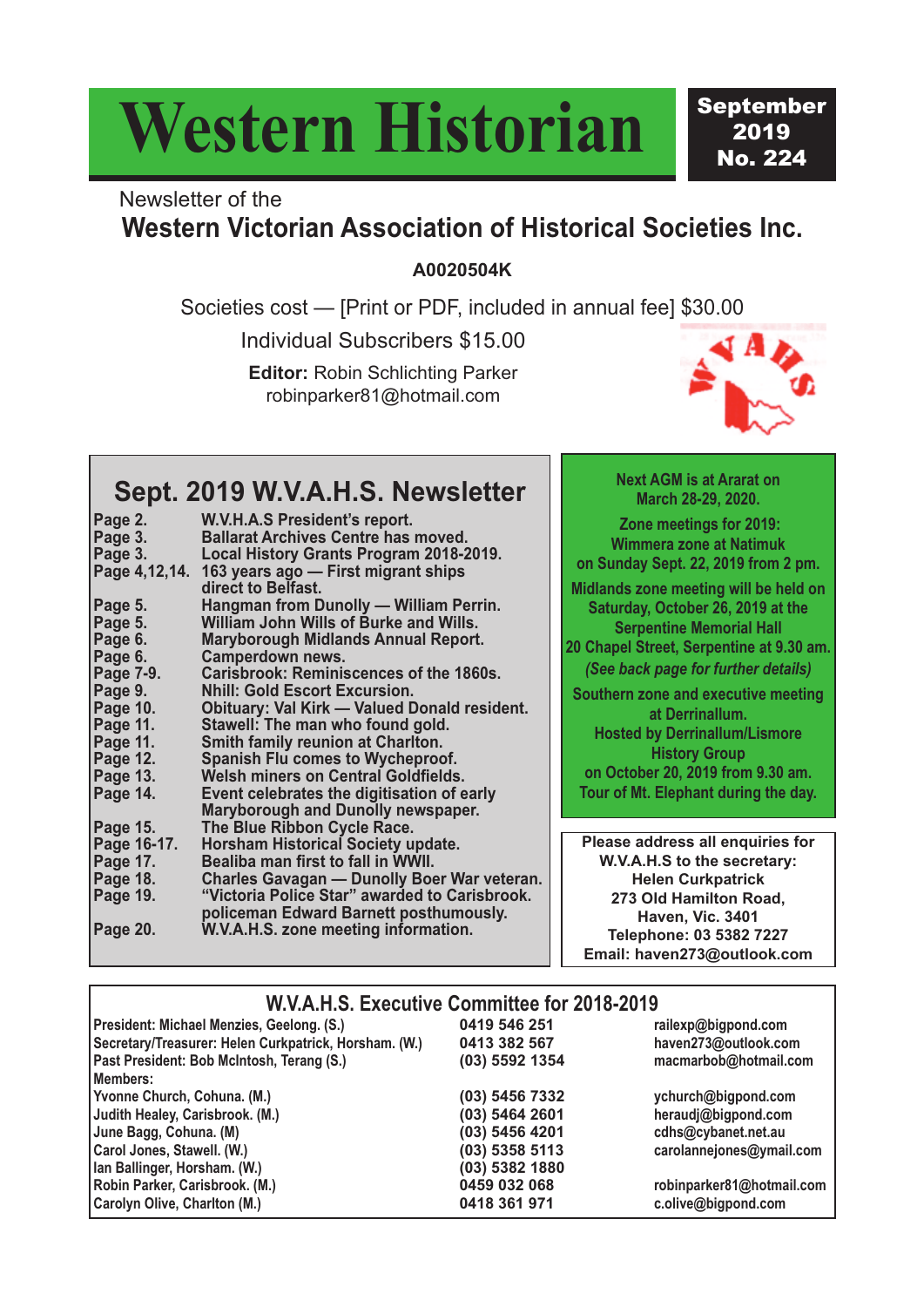| Our member groups are:- |                   |                             |                  |
|-------------------------|-------------------|-----------------------------|------------------|
| <b>Arapiles</b>         | <b>Ararat</b>     | <b>Ararat Rail Heritage</b> | <b>Balmoral</b>  |
| Barham/Koondrook        | <b>Birchip</b>    | <b>Boort</b>                | Camperdown       |
| <b>Carisbrook</b>       | <b>Casterton</b>  | <b>Charlton</b>             | Cohuna           |
| <b>Colac</b>            | <b>Coleraine</b>  | <b>Dimboola</b>             | <b>Donald</b>    |
| Derrinallum/Lismore     | <b>Dunkeld</b>    | <b>East Loddon</b>          | <b>Edenhope</b>  |
| <b>Geelong S/W/Rail</b> | Glenthompson      | <b>Goldfields</b>           | <b>Halls Gap</b> |
| <b>Harrow</b>           | <b>Heytesbury</b> | <b>Horsham</b>              | <b>Hopetoun</b>  |
| <b>Inglewood</b>        | Kerang            | Koroit                      | Maryborough      |
| <b>Minyip</b>           | <b>Mortlake</b>   | <b>Nulawil</b>              | Ouven            |
| <b>Port Fairy</b>       | <b>Portland</b>   | <b>Pyramid Hill</b>         | <b>Rainbow</b>   |
| Rupanyup                | <b>St. Arnaud</b> | <b>Stawell</b>              | <b>Swan Hill</b> |
| <b>Terang</b>           | Warracknabeal     | Warrnambool                 | Woolsthorpe      |

**Note:** Send me your report [to fit half page ONLY] Word documents only, photographs .jpg (Straight emails can't be edited into the Western Historian either becomes unco-ordinated paragraphs)

For the couple of societies who don't have email — send a hard copy to the Secretary, Western Historian, 273 Old Hamilton Road, Haven, Victoria 3401.

Long reports have to be edited to fit the space and may not contain what you consider to be relevant to your society.

### **Western Victorian Association of Historical Societies Inc. President's Post.**

Spring is sprung (as the saying goes) and we enter a time of year when a lot of activities and events take place. The next round of our three Zone Meetings will soon be occurring. I encourage all member societies to

attend.<br>There also seem to be many other activities and<br>events taking place throughout Victoria during Spring. Many local rural communities hold their annual Agricultural Show. A lot of venues and volunteer associations organise special events for Seniors Week

Most local historical societies become heavily involved in organising special displays and open days in association with those days. They are a good opportunity to promote local history and how each district gathers, saves, conserves and makes available that resource to the local and wider community. Some useful income can generally be generated with a bit of effort and it is also an opportunity to encourage more individuals to become members.

Several member societies have dwindling membership and we need to try and reverse that trend. Perhaps some suggestions as to how that may be achieved could be a topic of discussion at the Zone Meetings. Thinking caps on!

> **Michael Menzies President.**

*As the current editor of the Western Historian I am seeking articles on what is happening in your society or articles from your area of historical interest.*

*Please contact Helen Curkpatrick on haven273@outlook.com or write to 273 Old Hamilton Road, Haven 3401.*

*In word preferred and any photos in jpg format.*

*The editor is seeking copies of society newsletters to glean articles for Western Historian* **Email to robinparker81@hotmail.com**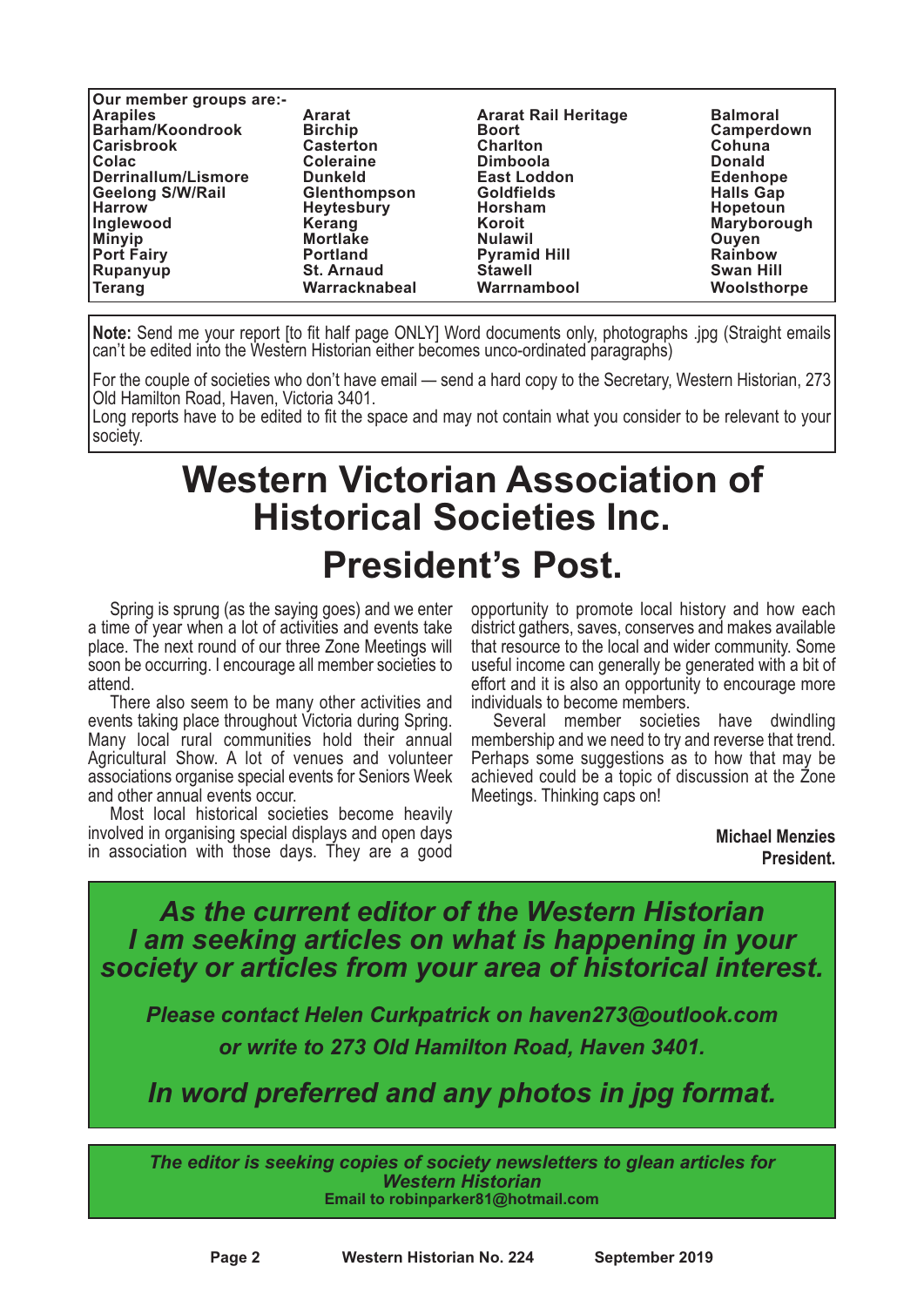### **The Ballarat Archives Centre has moved!**

*And here's everything you need to know... Author: Public Record Office Victoria*

We are excited to announce that the Ballarat Archives Centre (BAC) moved in June!

We have operated the Ballarat Archives Centre at the State Government Offices in Mair Street since the early 1980s including <sup>a</sup> reading room and repository. Over the years the facility has suffered from numerous issues related to the building's structure with the facility

coming to the end of its useful life.<br>So we have found ourselves a wonderful new loca-<br>tion — the Eureka Centre building at 102 Stawell Street,<br>Ballarat Central.<br>The move will see us come together with the Bal-<br>larat Libra

roof, forming a new shared resource and research hub.

### **Important dates and information for BAC researchers**

We expect services to commence at the Eureka

Centre on the 17th of June 2019. As <sup>a</sup> result of the move we will be able to offer in- creased services, opening Monday to Thursday 10am to 4.30pm. One thing that won't be changing is our friendly team — our long-standing Ballarat Archives staff will be moving to the Eureka Centre too.

#### **Important dates and information for government agencies storing records at BAC**

While our reading room will now be located at the Eureka Centre, our collection of records will be distrib- uted between two sites for storage: The State Library Victoria storage facility at Mt Helen for all *open* records and the Victorian Archives Centre in North Melbourne for all *closed* records.

for all *closed* records. All ordered records will be couriered to the Eureka Centre for pick up Monday to Thursday 10am to 2pm - with closed records now requiring a 48 hour turnaround. (Unless you want to pick-up closed records from North Melbourne, in which case this can be done during normal collection time 10am to 11am daily).

**If you require a record urgently please email us at** *recordsissuesoffice@prov.vic.gov.au* **providing all relevant details relating to your request.**

### **Local History Grants Program 2018-2019**

#### *Recipients of the 2018-2019 Local History Grants Program are listed below. Congratulations to all recipients!*

*Bacchus Marsh and District Historical Society.* Awarded \$12,973. Digitisation of The Bacchus Marsh

**Ballarat and District Aboriginal Cooperative.** 

Awarded \$15,000. BADAC: <sup>40</sup> Years Strong. *Castlemaine Billy Cart Challenge.*

Awarded \$7,800. 70 years in the making: Capturing the

 $C$ olac and District Family History Group Inc.

Awarded \$2,098. Computer to Digitise Colac and Dis- trict Family History. *Creswick Museum - Hepburn Shire*

Awarded \$4,350. Purchase and installation of compactus unit for the Creswick Museum Research Centre.

### *Creswick Railway Workshops Assoc Inc.*

Awarded \$8,330. Creswick Interactive History Installation: 100 Years of Culture Change.

### *Echuca Historical Society Inc.*

Awarded \$15,000. Digitise and Archive 6493 pages 2001,2002 Riverine Herald.

### *Environment Victoria Inc.*

Awarded \$13,875 50 years of protecting Victoria's environment.

### *Horsham Historical Society*

Awarded \$2,049. Computers for public access to view our digitised collection

### *Kilmore General Cemetery Trust*

Awarded \$5,350. Kilmore General Cemetery records

### conservation project. *Kinglake Historical Society*

Awarded \$4,950. Kinglake District Archival Storage. *Kow Plains Homestead Committee (Mildura Rural City Council)*

Awarded \$6,000.Kow Plains and Beyond Revisited 1849-2019.

**Longwarry and District History Group Inc.** Awarded \$3,930. Historical Photo Display Panels *Port Fairy Historical Society Inc.*

Awarded \$8,492. Equip <sup>a</sup> new purpose built archive fa- cility. *Quambatook Historical Centre Inc.*

Awarded \$1,500. Remembering Quambatook History as told by the Towns older residents.

*Skipton and District Historical Society.*

Awarded \$10,500. Digitisation and upload to Trove of the Skipton Standard, part 1, 1914-1928.

### *Smythesdale Cemetery Trust.*

Awarded \$14,592. Smythesdale Cemetery Trust - A Tribute to the Women of the District.

#### *West Wimmera Shire Council (Kaniva Historical Museum)*

Awarded \$14,836. Digitising Lawloit Times 1910-1929. *Wodonga Historical Society Inc.*

Awarded \$14,414. Extending coverage of the Albury Banner and Wodonga Express.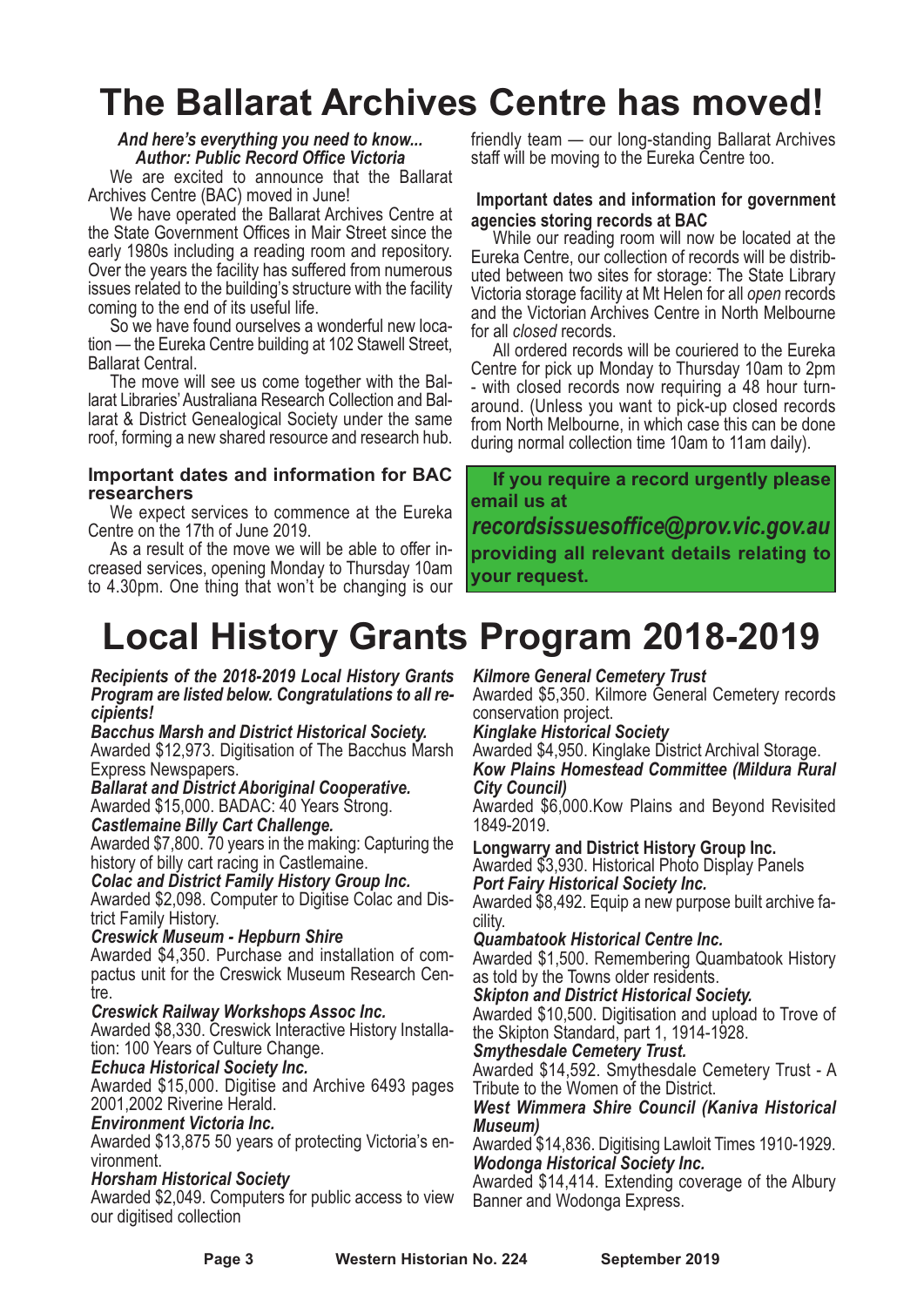### **163 years ago— Arrival of the immigrant ships direct to Belfast (Port Fairy)**

In June 1852, Lieutenant Governor in the Colony of Victoria, C.J. Latrobe wrote to The Right Honorable Earl Grey, in London, enclosing a Memorial addressed to him by eighty-three settlers and other residents in the Towns of Belfast and Warrnambool and in the surrounding District, requesting that Emigrant ships be dispatched from England direct to these Ports. Their reasons for such a request included the contribution from these districts to the Land fund from recent land sales, the land being more suitable for growing wheat than the Portland district and that immigrants landed at Portland "could not without great difficulty and expense (if at all) be brought to Belfast; coasting vessels between the two places are infrequent and uncertain and the road across is both long and intricate without any house of accommodation on the line".

It wasn't until November 1856, that the first of only four ships, which brought immigrants directly to Port Fairy arrived. The *Euphrates* arrived 21st November 1856, from London with 277 passengers, followed by the *Balnaguith* on 28th January 1857 with 221 passengers, *William* with

from Plymouth and *Chance* from Liverpool on 15th September 1857 with 372 passengers. Perusing the disposal lists of these ships, reveals many names of the ancestors of families still living in the district, or who have passed through the area. It is also interesting to see the names of the employers of these newly arrived immigrants, as some of them had also arrived as assisted immi-grants themselves. Good workers were eagerly sought during the time, as the harvesting season commenced.

Alexander Duncan, was one of these immigrants, who arrived aboard the *Euphrates*, and a copy of his first letter home appears on the following page.

As he pointed out, there was the question of accepting work at what they thought was a low rate, but perhaps the length of the contract, 3 to 12 months, would compensate for the possibility of being less work available after the busy harvesting time. Other new arrivals were not going to accept these low wages, and it is noted that they were "dismissed from the depot for refusing to obey orders".

**Alexander DUNCAN — Letter to his parents in Scotland, written from Tower Hill, Victoria, 20 Dec 1856.**

In 1856 Alexander Duncan a young Scottish farm laborer from the shire of Fife left his family forever and took an assisted passage to Australia. Aboard the emigrant ship 'Euphrates' he sailed for more than three months from Southampton before first landfall at Port Fairy in Victoria.

On his 24th birthday, almost a month after his arrival, Alexander penned his first letter home. His parents did not receive this first news until 8 months after his departure. Fortunately the letter was retained.

Three years after writing this letter, Alexander Duncan married Agnes, the 16 year old daughter of Andrew Cowan Kell, the farmer by whom he was "taken advantage of" in his initial contract of employment.

Transcript of Letter (spelling and punctuation corrected)

**Acknowledgements:**

**Mary Kelly**

**Mitchell Library, Sydney CY1492,**

**MS 12358. Alexander Duncan. Letter. Australian Manuscripts Collection, State Library of Victoria**

This article was included in one of our newsletters back in 2006. We thought it was very interesting and worth reading again. As you read through you will see that Alexander Duncan married the daughter of Andrew Cowan Kell. Our next meeting will be in Port Fairy at the cottage home of Andrew Cowan Kell and built c. 1846-49. All members are encouraged to attend. Please confirm with Secretary Di, if you plan to attend. (for address etc)

Tower Hill Dec 20th 1856

Dear Father and Mother

I now begin to let you know of my welfare. I have been rather long in writing to you. I should have wrote when I came off the ship, but I have always put it off 'till now.

So I am engaged to a farmer. I was engaged the next day I came ashore. This place is about 12 miles of the port where we landed, and there is a good many of my shipmates 'round about me which is very lighsom for us. The fellows that left Perthside, they are just 'round about me. My master is <sup>a</sup> Scotchman. <sup>I</sup> am work- ing horses here, the same as at home. He has <sup>2</sup> pair of horses and a team of dulches. A team is 6 or 8.

My neighbours are good enough, as far as I see of them. There are 2 besides me: the one is English and the other Irish. It makes no difference here what country they are. There are all sort in this country. I am engaged (for) 12 months a £1 per week. The engagement is rather too long, but all emigrants are taken the better of when they come into this country. It's strange to them, and they do not know well what to do, and the masters consider us not as good for the first while. Anyone is better to engage for 6 months at first 'til he see the run of the country. The run of wages just now is 25

and <sup>30</sup> shillings per week and rations. This country is not like the home country. Whatever wages a man has, he's always him meat along with them. Although he is working piece work it makes no difference. Harvest is drawing near, I think it will be a sidered to fall. So if that be, it won't be so for me. If we had taken a little more time we might have down ditter. (?done better). We was not forced to engage. We was

#### **Continued on Page 12.**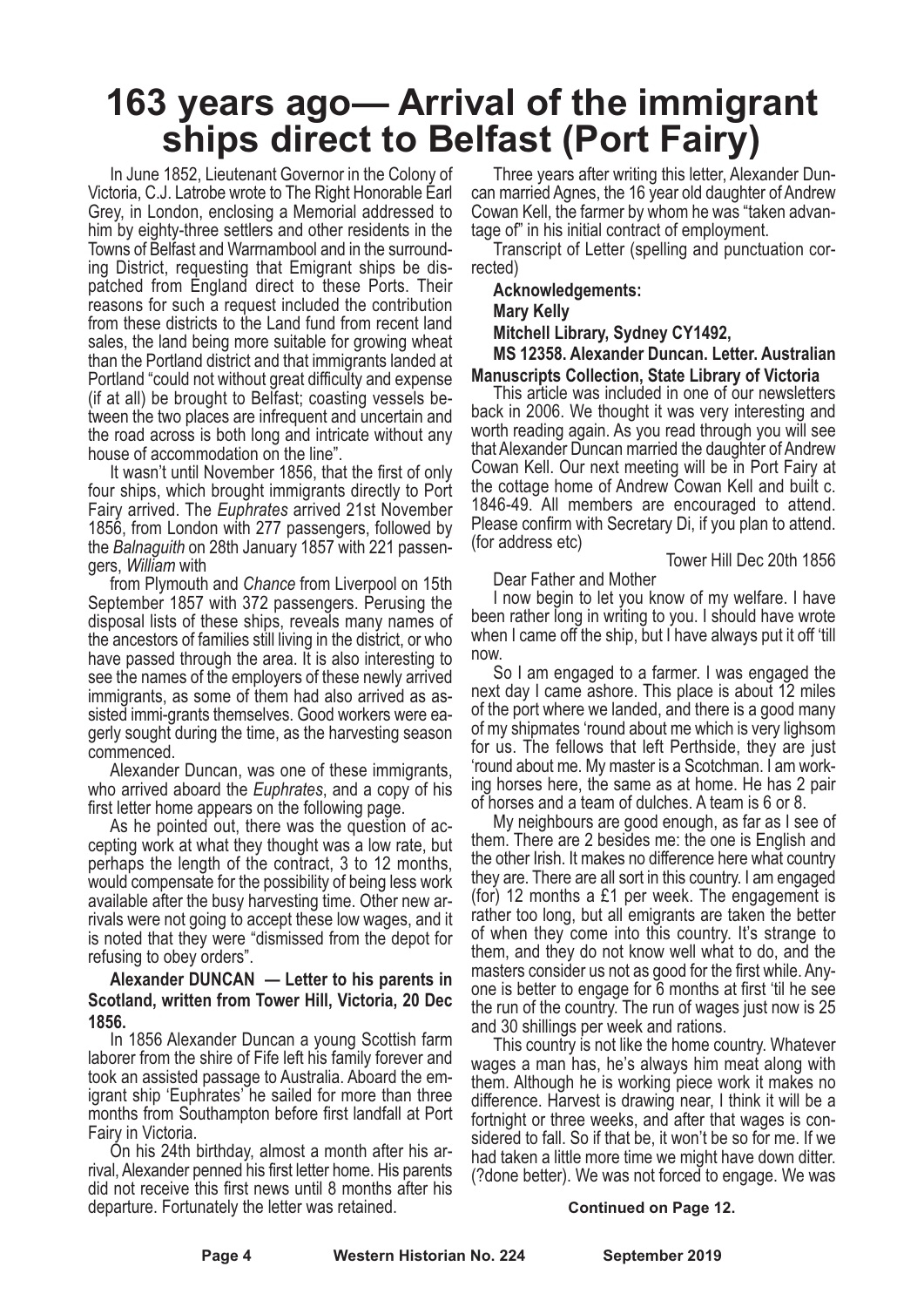### **Hangman from Dunolly: William Perrin**

William Perrin was born in Worcester in England in 1837. He came to Australia in 1858 and followed the gold rushes. In 1864 he married Mary Duffy, they had two daughters, one in Vaughan in 1865 and the other in Ballarat in 1868. William found work as a labourer in

Timor and Laanecoorie. By <sup>1872</sup> they were at Dunolly when William was sent to gaol for four months for indecent language and assault. The obscene language was to a young woman and the assault charge was brought on by Elizabeth Freeman of Elgin St. Remaining in Dunolly two years later he was again found guilty of assault. This time an eight year old girl. For this he got another three month sentence. When searched he was found to be carrying a stolen watch. This led to two more charges. These both resulted in guilty verdicts and he was sentenced to another three months for assault and three years for receiving stolen property. He was transferred to Pen-<br>tridge Gaol. William Perrin was released in 1876.<br>In Melbourne he lived at various times under the

names of Thomas Walkerk Thomas Parter and Thomas Jones. Then in November 1883 he was convicted of indecent assault upon Amy Simpkins, a girl under the age of twelve. For this he got twelve months hard

labour with twelve lashes. Upon his release he became the Victorian hang- man. Over the next ten years he carried out fifteen hangings. He was considered an expert at carrying out his duties. His was always a clean execution with no mistakes. Then in <sup>1893</sup> Frances Knorr was sentenced to

death. He had never hanged a woman before. He had no problem with hanging a woman but other men started to taunt him and he started drinking heavily. The governor moved him into the gaol to dry him out. Then on January 6, 1894 William Perrin or Thomas Jones as he was then known committed suicide with a cut throat razor. Even in this act he was precise. Instead of using the normal practice of cutting his throat, he instead severed the main arteries. He did one side with his right hand then swapped and did the other side with his left hand.

**From the Dunolly Tailing newsletter June 2019.**

### **William John Wills of Burke & Wills**

Before he became an explorer William John Wills trained as a surveyor. He commenced work at Ballarat veyor John Hamlet Taylor. The following year he started<br>field survey work under the experienced surveyor Frederick John Byerly. This work was initially in the Ballarat and Clunes districts.

By 1857 Wills was made foreman in charge of his own survey party. In March 1857 Wills was up at Kingower where he produced a map of that goldfield and then surveyed the nearby township of Kooyoora. He was surveying at Bet Bet about the middle of the year and here he became friends with Donald and Mary Grant who owned the Bet Bet Hotel. Wills gave Mary a silver mug which is still owned by the family. Wills continued with his survey work. He may have

been working again under Byerly who in February 1858 surveyed the Jones Creek Road from Dunolly through Tarnagulla to Catto's Station north of Newbridge.

Wills spent fromApril to June working around St. Arnaud. In July he was in Ballarat before moving to Melbourne in August 1858. Whilst in Melbourne he applied to the Royal Society to go on the Victorian Expedition as their surveyor under the command of Robert O'Hara Burke.



**The silver mug presented to Mary Grant by William John Wills in 1857 which is still in the hands of the Grant descendants.**

**Article from the June edition of the Dunolly Tailings newsletter.**

**Have you an interesting story to tell. Contact editor on robinparker81@hotmail.com**

**Page 5 Western Historian No. 224 September 2019**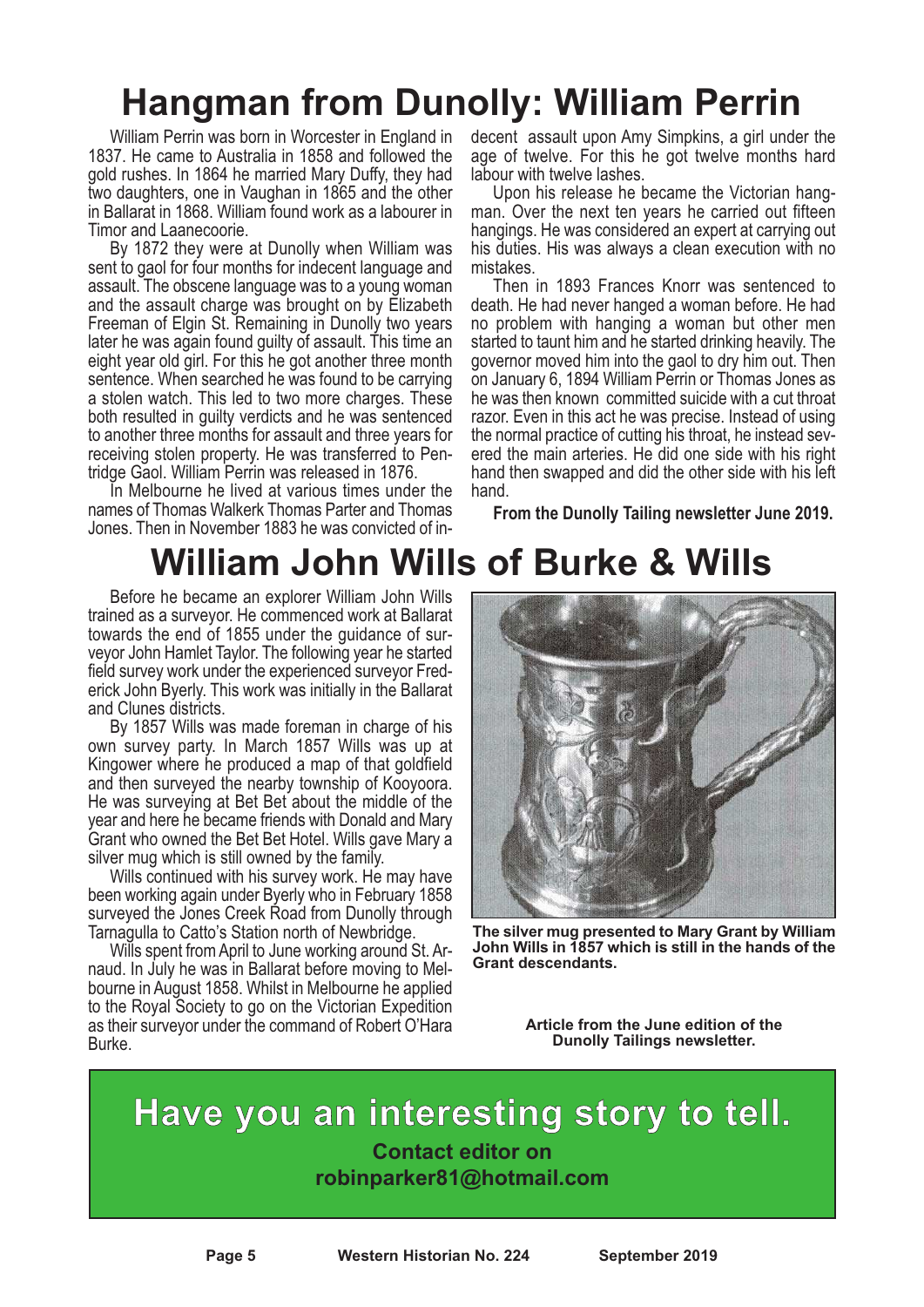### **Maryborough Midland annual report**

#### *Annual report: 2018-19*

The highlight of this year was undoubtedly the ex- hibition of Wal Richards' wedding photos, made possi- ble by <sup>a</sup> grant from Creative Victoria, which enabled us to employ Kareen Anchen of Maldon, as our profes- sional curator. The exhibition was held at the Maryborough Art

Gallery, from June 23rd to July 29th. Over 200 people attended the opening and overall attendance for the en- tire exhibition was an all time record for the Gallery. As well as many Maryborough district residents, past and present, people came from other parts of Victoria as well as interstate. Several members of Wal's family came, including his brother Ian, who with his wife Roma, visited Worsley Cottage to give us more of Wal's photos. Members of the Friends of the History Council of Victoria also enjoyed a visit to the exhibition, and to

Worsley Cottage. Society members attended various workshops and seminars throughout the year. including a Museums Aust. Victoria session in Bendigo, on Managing Collec- tions and another of their workshops at Ballarat on Digi- tisation. In August the Public Records Office held an information session at Ballarat which was attended by three Society members. Our Annual Dinner in April was held at Ripples on

the Res. The guest speaker was Phillip Ashton, who played a selection of historic recordings he has made over many years. The CEO of Central Goldfields Shire, Lucy Roffey, was our guest at the dinner. During May, the Administrators of CGS were invited

to visit the Museum Complex and showed <sup>a</sup> keen in- terest. We took the opportunity to point out the serious cracks in the corner of the front bedroom of Worsley Cottage and the fact that the side wall was beginning to lean outwards. Shortly afterwards the Cottage was visited by Shire Engineers and several props have been installed to prevent further deterioration. The gap between the top of the wall and the roof has also been covered. We are hoping that it won't be too long before these problems are permanently repaired.

In October two representatives from MAP Vic. called in on their way from Bendigo to Avoca. They were keen to assure us that it was not an inspection, just a chance to familiarise themselves. They appeared very impressed with the set-up and especially the cottage garden, which was at its springtime best.

For an Open Day at 2828 School House Village, we were able to provide several photographs and news- paper clippings to two of the residents and to the owner's son, who is putting together a file on the history

of the school, for the interest of residents. Our Christmas lunch was held at Ripples on the Res

and was well attended. Early in the new year <sup>a</sup> family from Tasmania, de- scendants of Alexander Lowenstein, visited the Cottage, bringing with them the engraved silver trowel which was used to lay the Foundation Stone of the Town Hall.

Much valued work has continued to be done by our group of dedicated volunteers, including sorting & cat- aloguing of our very large collections of photographs; holder registers. Research queries have continued to be numerous and varied, and have continued to be an important part of our fundraising efforts. Two very suc- cessful raffles were held, thanks to the untiring efforts

of our Treasurer. <sup>A</sup> small group representing MMHS has continued to attend Western Victorian Association of Historical So- cieties zone meetings and the AGM, this year held at

Last year our Society provided a letter of support for an application by the Chinese Australian Family Histo- rians of Victoria to the Public Record Office Local His- tory Grants Program, to digitise ten years of the Maryborough Advertiser (1857- 1867) and to make the material available on Trove. That application was suc- cessful and work is now finished. Robyn Ansell, <sup>a</sup> mem- ber of our Society, will be holding an official ceremony to announce the grant and the launch of the project. All in all, a busy and successful year. We look forward with anticipation to the coming year.

### *ANNUAL GENERAL MEETING*

At our AGM On March 20 all office bearers were re elected unopposed, and we were pleased to welcome Shirley Schulz as <sup>a</sup> committee member. Shirley has ex- tensive experience in data base design and entry.

### **Irene Oxley, President MMHS**

### **Camperdown news**

CAMPERDOWN: As well as the regular work of cataloguing, researching and hosting visitors, plans for new projects are always being discussed.

A major project for 2019 is our 'Businesses Project. This will entail listing the history of the shops, owners and businesses carried out in the two main retail blocks of Manifold Street.

A great deal of work has already been done in preparation for this, including current photos of each of the premises. These can then be compared with older photos from our catalogue. Lots of work still to be done and it's still in the planning stages but it's going to keep members busy for some time!

### **Have you an interesting story to tell. Contact editor on**

**robinparker81@hotmail.com**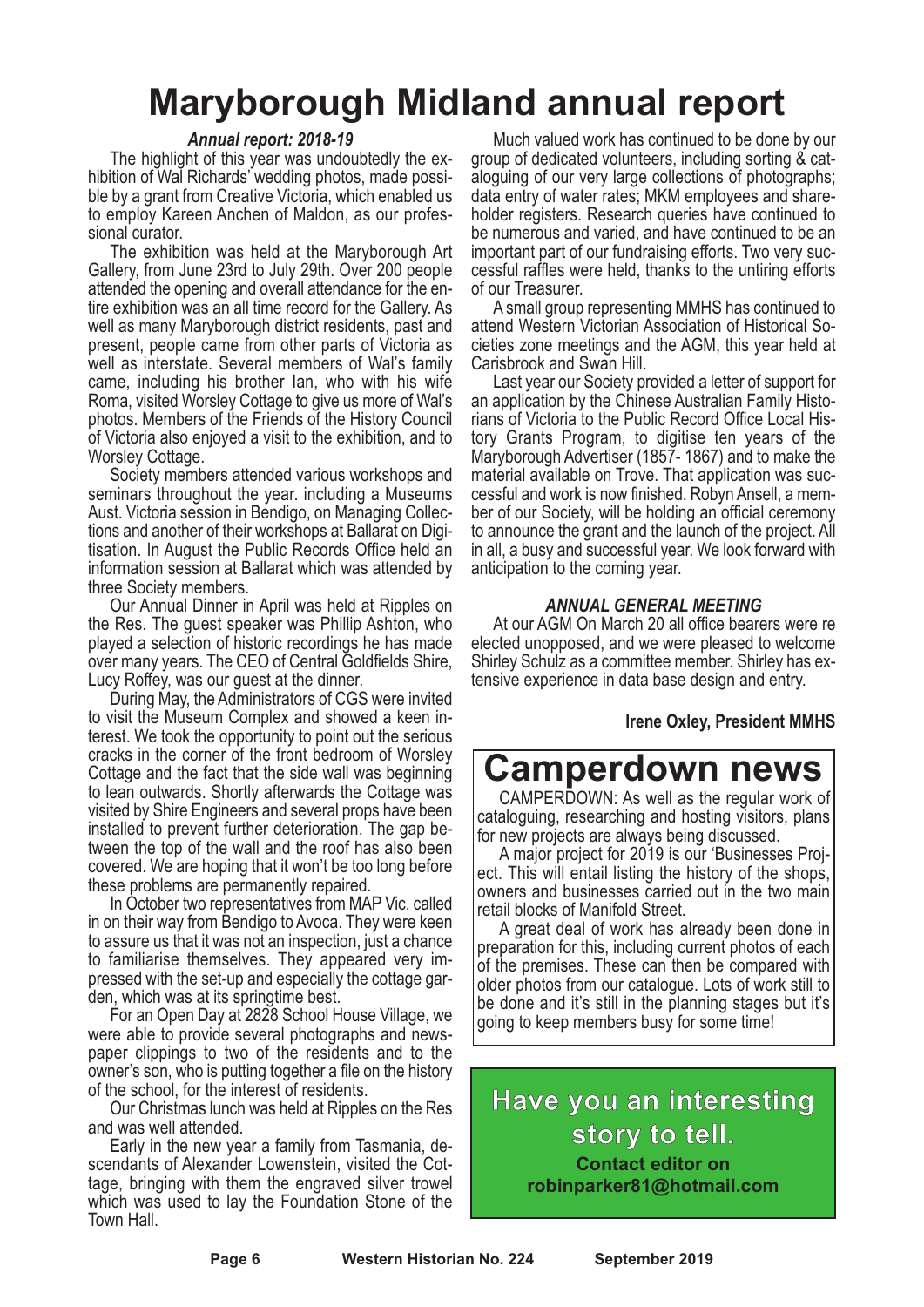### **Carisbrook: Reminiscences of the 1860s**

### *(Paper read by Mr W. Durbridge before the Caris- brook Rechabites.)*

My first recollections of Carisbrook date back fifty years, when I went to school in the building now doing

duty as the Church of England Sunday School. It was not so large in those days, but some few years afterwards another room was added to the end and used for the infants as the main room was getting too small for the increased attendance.

It was then called the common school and I think we each paid the teacher 1s 6d a week for teaching us.

This teacher's name was Murphy. He was very fond of his beer during school hours, and many a time we boys had to take his jug over to the Shamrock hotel – (now named the Britannia) – then kept by a Mrs Gosling.

This was the only thing we could not play tricks with, for if we did he would know who was the culprit.

He was very fond of using his ruler on our hands or anywhere else if he could get a crack at us; and what pranks we used to play on him! It was his custom to sit on a fairly high stool with a high desk in front of him so that he could look all over the school.

One of our favourite tricks was to get a piece of cobbler's wax and stick on a needle or pin in it and then fasten it to the seat of his high stool. When he sat down, he would soon jump up again and nearly always bring the stool with him. And didn't he make it warm for any boy whom he could find had set the trap. But I don't think he ever discovered who was the guilty one. He seemed to forget all about it afterwards, but I suppose that was because he was nearly always partly muddled with beer.

We were nearly always playing some trick on him, but this one was a favourite, as we all liked to see him jump.

In those days we used to play cricket, marbles etc., on the site where the Church of England now stands, after the church was built the favourite place was where Mr Brunn butcher shop is. It was always a nice smooth piece of ground, and so made a grand place for marbles. During the winter months we used it for Skating and a grand slipping place it was. But what pictured we looked after getting a buster or two. We had two cricket grounds. One was behind the fire brigade station, or else where Hugh Hinks' shop is, and we used the wall of the hotel as our long stop.

In the early days the Chinamen when the creek was low in summer, used to dam the water back and cart and wash the dirt from the bottom of the creek for gold, and I believe they did well at it. There was very little water at Maryborough rush, so the diggers carted their wash-dirt to Carisbrook creek and washed it, and no doubt would lose a lot of gold, and this is what the Chinamen were after.

They had a large camp on the banks of the creek at the back of the property now owned by Mr L. Bland. We boys used to stand on the bridge and pelt the Chinamen, and as soon as they got wild they would make

after us with shovels and bamboo sticks. We thought it was good fun, and this went on daily for a long time until they used to fire a gun after us. Then we left them alone for a good while, but now and again we would

through stray stones at them. When they finished washing the creek out they left. About this time Mr Murphy, our school master, left for another school, and a Mr Hamilton came in his place. Soon after this, I left and went to the Grammer school at Castlemaine.

Ah! I wonder where all the boys and girls are now who attended the school in those days. There are very few of them in Carisbrook at present. What glorious times those were – the best of out lives, but we did not think so then.

I will try now to tell you about the buildings, etc., in different parts of the town. Most of the old ones have disappeared. There used to be a building right opposite the Methodist Sunday school room, which was once used as a bank. Afterwards it was used as the Rechabite lodge room, and during 1871 I first joined the O.I.R. here. Mr H. C. Clarkson was Chief Ruler, and a Mr Hill secretary. I went through several offices while there, the last one was assistant secretary, which I gave up when I left the district.

The temperance movement was in full swing before that through the Band of Hope, which was held every Saturday in the Church of England Sunday school. There used to be great singing, recitations, etc., and t he place was crowded every evening. Then there was the Working Men's Talbot and Maryborough Total Abstinence League. I had the pleasure of dropping across an old minute book with the minutes of the first meeting held on November 26, 1869, held in the Wesleyan Church, Craigie. There were representatives present from Talbot, Maryborough, Amherst, Carisbrook, Majorca, Alma, Chinaman's Flat and Cockatoo, consisting of Messrs Fisher, Rawlings, Dyer, for Amherst; Messrs Young and Pearce for Craigie; Messrs H. C. Clarkson, H. Clarkson, W. Neale, and J. Crossley for Carisbrook; Messrs E. Stubbs, Hesketh, J. Thompson for Chinaman's Flat; Messrs Clark and Lockyer for Cockatoo; Messrs J. Carlyon, Lightfoot, Banagrove, and Woodland for Maryborough; and Messrs. Barr, Ferber, Stamp and J. Gearing junr. for Majorca. The delegates met fortnightly at the different places and meetings were at first well attended, but according to the minutes, this league seemed to have died out about the middle of 1872. There were many other well known names on the minutes whose owners attended the meeting at different times, so you see in those early days the temperance cause was well to the fore. I can well remember a very large temperance picnic held in Mr Price's paddock at Four Miles Flat on the other side of Craigie at which the Rechabites from all parts was well represented. We marched from Carisbrook with the Carisbrook Brass Band leading and a great crowd in

#### **Continued on Page 8.**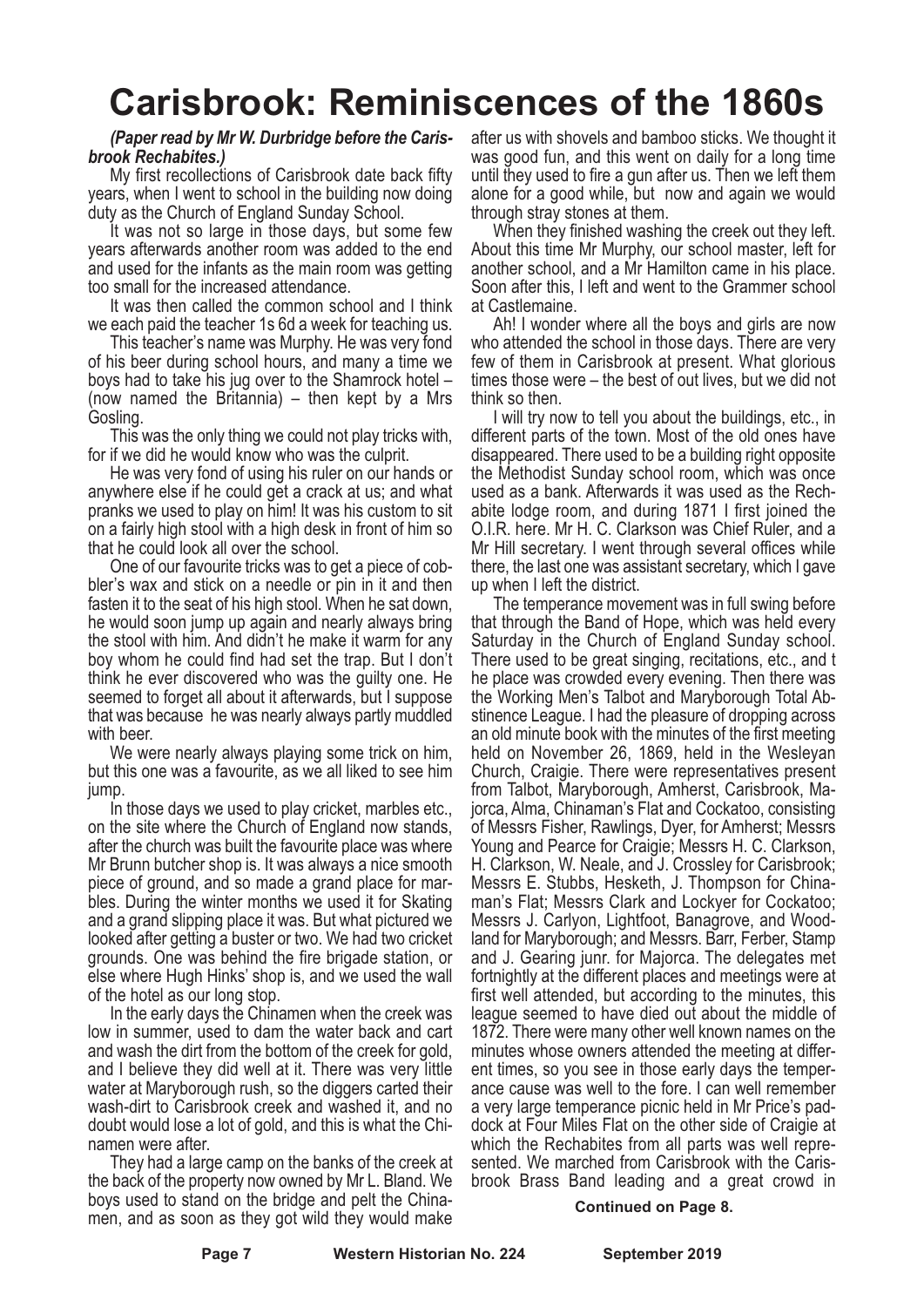#### **Continued from Page 7.**

attendance. The profit after paying all expenses was well over £100. Mr Coffee Jones delivered a great address on the temperance cause. He was a splendid speaker and was well worth listening to. Afterwards, he was a member of Parliament. I don't know exactly just how he came to be called "Coffee" Jones, but I fancy he used to manufacture this commodity.

In those early days there was a large flour mill owned by a Mr Webb, but it was not built by him. This turned out a very large quantity of excellent flour yearly. It was afterwards burnt down. Then Mr W. Neal's bakery shop was next to the house, where the Rechabites used to meet, and a very good business was transacted there. Next door were the old assembly rooms, where the Carisbrook Brass Band practised and which was a great place for travelling showmen. I can well remember the renowned Billy Barlow, who used to give a whole entertainment himself, and very good he was too. One time he was living in Mr O'Kelly' house at Woolbrook – (the old place is still there) – and many a time I have been over there to see him. It was there he composed his famous song "The Blue-tailed Fly".

I often saw him practice this, and highly interesting it was to note the way he could imitate a fly. One would almost swear it was a fly the man had caught. We boys used to think it great fun watching him.

Next to the assembly rooms was the Nag's Head hotel, which in the early days did a roaring trade and was the stopping place for Cobb & Co. coaches. This place has also been pulled down. There was another hotel on the corner (called the Bridge Inn), kept by a Mr Haylock, one time Mayor of Carisbrook. I can remember Messrs J. Bowman and McKean, who had been returned to parliament, making a great speech there. A barrel of beer was on the footpath for any and everybody to drink from, and what a host of customers that barrel had!

Opposite was Kirk's hotel, where Cobb & Co used to stop in latter years. This place was burned down. The site is where Mr Shebler's blacksmith shop now stands.

On the other corner was the Railway hotel (kept by a Mr Pennington,) but I think it had a different name in those days.

There was another hotel called the Tullaroop, on the other side of the creek. I believe it was kept by a Mr Hudson. You will notice after going up the hill from the bridge that the metal road has a turn in it to the left. This was done so that the coaches could pull up at the hotel. Before the present bridge was built there was a small, low bridge across the creek just beside it, and you can see to this day some of the old piles standing in the water. There was a large blacksmith's shop next to the Railway hotel, kept by a Mr Metcraft, and next to that was Mr Sweet's butcher shop, now occupied by Mr Downs. Opposite this was another blacksmith's shop kept by Jimmy Parker, besides several other shops of various kinds between it and the Bridge Inn. On the other side of Parker's shop was a butcher's shop kept by Mr Harry G. Hart, and next was the Carisbrook Hotel, kept by Mrs O'Kelly, a great place for playing

"forty-fives." I can well remember a small fruit shop, kept by Mr W. Saville, on the corner where Mr Cambridge's large store now stands. Cambridge's shop in those days was on the opposite side of Green Street, just where there is now a large red gum tree growing. Mr Peacock used to have a baker's shop next to Cam-<br>bridge's store, but the place has been pulled down.<br>Next was Mr Crooks' butcher shop and Mr Smith's store.

The corner where the post office now is was a great place for us boys to play cricket and marbles. Next to this was the large brick cottage where lived Mr Dowie (father of Mr A. H. Dowie.) Further down Bucknall Street was the Town Hall, which was built by Messrs Powell and Williams. The post office in those days was situated in one of the side rooms where the free library now is. The free library in those days was part of the present Council Chambers. A little further on was the court house, a fine large bluestone building. The police station was then situated in the police paddock behind the State school. There were a fine lot of buildings then, but they have been shifted away. The gaol was built of logs (now to be seen in Bucknall Street, next to the railway bridge.) The sons of the late Constable Dooley and myself were great chums, and were nearly always together, so we had the free run of the police station. Constable Conn lived in a large brick building situated on the banks of the creek. A fine woman his wife was and I remember she used to wear a large crinoline. It would take up the whole footpath and when we wanted to pass her, we had to run into the gutter. If a fellow was courting a girl in those days, he could not get his arm round her waist for the crinoline.

There were not many buildings on the creek side of Bucknall Street in those days down as far as opposite the court house, but a good many lower down. Opposite the court house was a large brewery, now occupied by Mr Highdale as a dwelling. Lower down was another large brewery called "The Standard". This was a fine brick building, but like all of the others, has now vanished. Lower down the creek used to be a large vegetable garden and next was Mr D. Crooks' tannery, not much of which is to be seen today. Then there was a soda water factory over on the flat near the cricket ground, a place now occupied by Mr Ben Howell. In Green Street there was another butcher shop between the Carisbrook hotel and Cambridge's shop. Further along was Mrs McDonagh's newsagency and fancy goods shop. On the opposite side of this street was the Shamrock hotel (now called the Britannia,) which was owned and occupied by Mrs Gosling. Further along was a large draper's shop, which was afterwards a butcher's shop run by Mr Ponsford. There were several small shops along this street – a saddler's shop kept by Mr John Hunter, and another occupied by Mr Rogers (who afterwards removed and opened a shop in High Street, Maryborough.) Mr Hill had a chemist shop, afterwards occupied by several other traders; finally it was burnt down.

Past the school Mr H. C. Clarkson had a wheel-**Continued on Page 9.**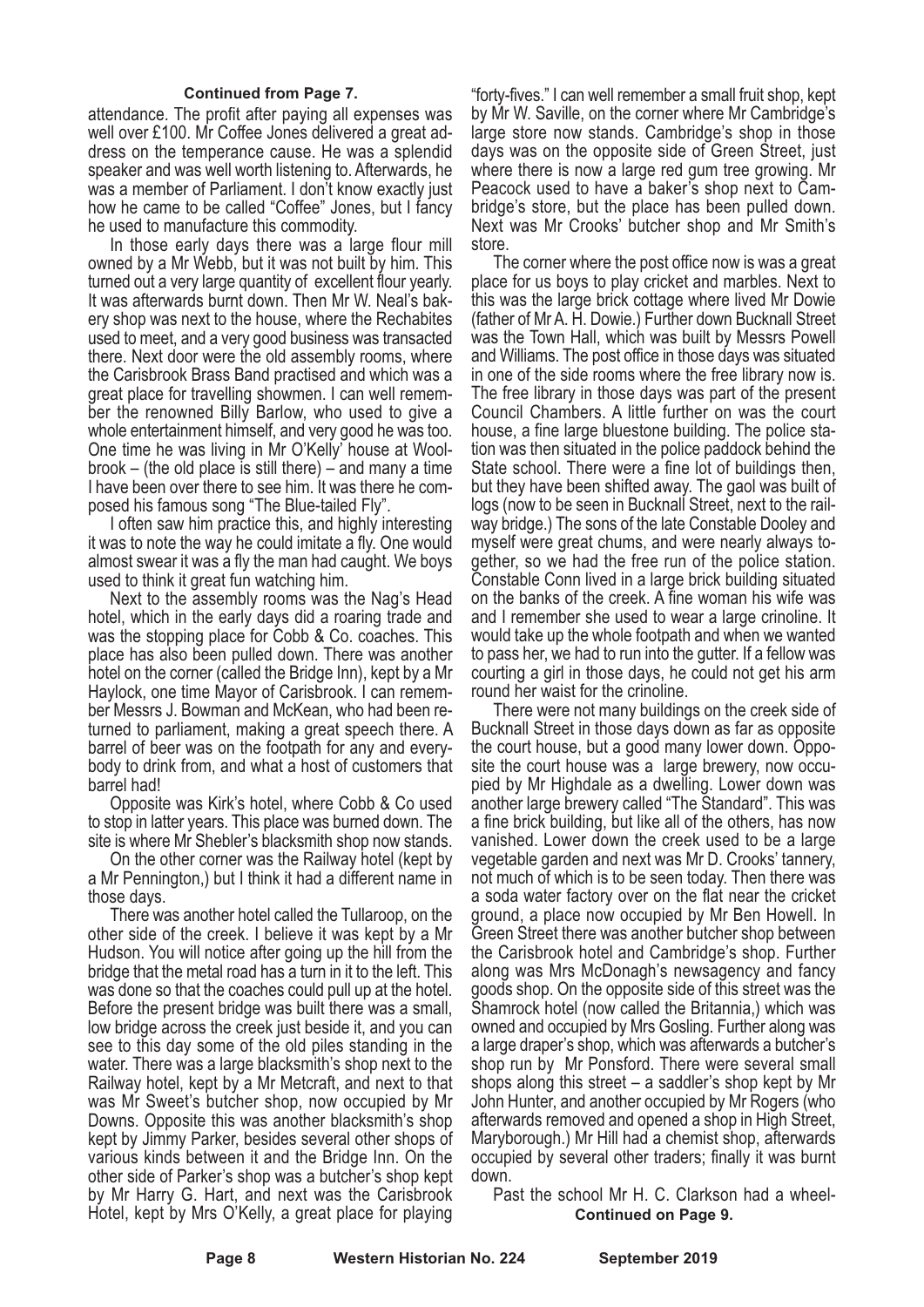#### **Continued from Page 8.**

wright shop and next was Mr C. Laird's blacksmith shop. Opposite was the large brick building, used at that time as a market, which I think was held every month. The numbers on the walls around the building represented the stall-holder's number. There used to be great crowds attend on market days. The pig yards used to be along the fence where the fire brigade building now is. I remember the time when the Prince of Wales (afterwards King Edward VII) was married, and what a great to do there was that day. They roasted a bullock on a spit at the back of the market and afterwards hoisted it on the shoulders of several men and carted it round the town to the Town Hall, where it was cut up and a large amount of it eaten. The two large oak trees in front of the Town Hall were planted at the same time.

Then there were three large fruit gardens, which were open to the public on Sundays. The largest was Mr Nutall's, up towards Craigie, now occupied by Mr Stubbs. There used to be great crowds visit this garden every Sunday. There was always a booth where drinks of all kinds were sold, and many a one would spend his week's earnings. One paid 1s to go into the garden and could eat as much as desired, without being allowed to

carry any away. However, plenty got away all the same. <sup>A</sup> man was posted at the gate to watch everyone as they passed out to see that they did not take any fruit away. I saw him once tap two women very hard on their crinolines, as they had something very hard there. He made them drop the fruit, which they had tied up in a bag under there crinolines. Another dodge was to get

<sup>a</sup> small child under the crinoline and walk in. So it is ev- ident the crinoline came in very handy sometimes. Then there was the Kirk's garden, nearer Caris- brook, where he built, <sup>a</sup> two storied brick building, and was used as a place to sell liquor and fruit. This place is now owned by Mr S. Cole. The building stands today in the middle of a paddock, which at that time was a forest of fruit trees and grape vines and was one of the finest gardens in the district. The third garden was at Newmarket, where one could get a fill of wine and grapes. At that time there was a large number of fruit gardens around Carisbrook – Attwood's, Macoboy's, Cambridges and several others, but of nearly all these only a few old trees are left today. Neither are the hotels so numerous now, for at that time there were 14 hotels and shanties in the borough of Carisbook.

#### *Ex Maryborough Advertiser Aug. 14 1914*

## **Gold Escort Route Excursion**<br>In April twenty Nhill Historical Society members en-ernment was now able to buy their gold.

joyed a guided tour of the old Gold Escort Route along the section from Bordertown to Winiam. John Deckert was our tour guide and he kept us all enthralled with his knowledge of the route. John has been researching the route for many years and has put all of this infor- mation into <sup>a</sup> booklet entitled "Gold Escort Route" the "Adelaide – Melbourne Road of 1852". Copies of this book can be purchased from Westprint Maps, 6 Park St., Nhill. On the day he gave each of us a sheetlet with a map and notes about the various parts we would see

The road we followed was probably the best pre-<br>served section of the route John told us. The surface of the roads was suitable for a small 20 seater bus and for an ordinary car. Some of the roads were bitumen, others sandstone and limestone and we skirted around the really rough sections to join the route further along. It was <sup>a</sup> comfortable ride and the scenery was pleasant. If you would like to travel the route you are encouraged to contact John on 0353911466. He will be able to give you information about conditions and the best route to follow. I am sure that following the success of this tour the Historical Society will offer the trip again sometime into the future.

In 1851 gold was discovered in Victoria and this led to near disaster for South Australia as many men left to find gold and in doing so they withdrew their funds from the South Australian banks. This run on funds meant that the state was cash strapped. The Government of the day did two things. They provided for <sup>a</sup> sur- vey party to find <sup>a</sup> shorter route to the goldfields and passed the Assay Bullion Act. This meant that success- ful miners could bring their gold back to SA as the Gov-

At about the same time that John McLaren, the deputy Surveyor General left to survey a route to Castlemaine, Alexander Tolmer, the South Australian Commissioner of Police, offered his services to act as gold escort. It was along this route from Bordertown to

Winiam that we travelled.<br>John included many other places of interest for us<br>to visit on the day.

After we left Nhill in the morning we travelled to the Diapur Cutting. This is a very impressive hand-made cutting through which the main railway from Adelaide to Melbourne passes. Excursioners also remembered the books "Mad as Rabbits" and "Our Uncle Charlie" which were written by Elizabeth Lane. Elizabeth grew up in the area and attended school at Miram North East. (Copies of both of these books can be borrowed from the Nhill Historical Society.)

We then travelled on to Kaniva for coffee and on the way we learned <sup>a</sup> lot about who lived where. After leav- ing Kaniva we travelled to Lillimur South and stopped to see where the old gold route road joined this part of the road. Part of the route is not suitable for wet weather driving or ordinary vehicles. Here you can see the remnants of the old bridge the coaches passed over. The sealed road follows the old route fairly closely.

From here we travelled across the border to the area of Custon. It is to be noted that there is a road of some sorts that can be followed from Nelson to the Murray River along the border. The position of the border was also under dispute for 64 year and when the issue was finally resolved the border remained in its original position.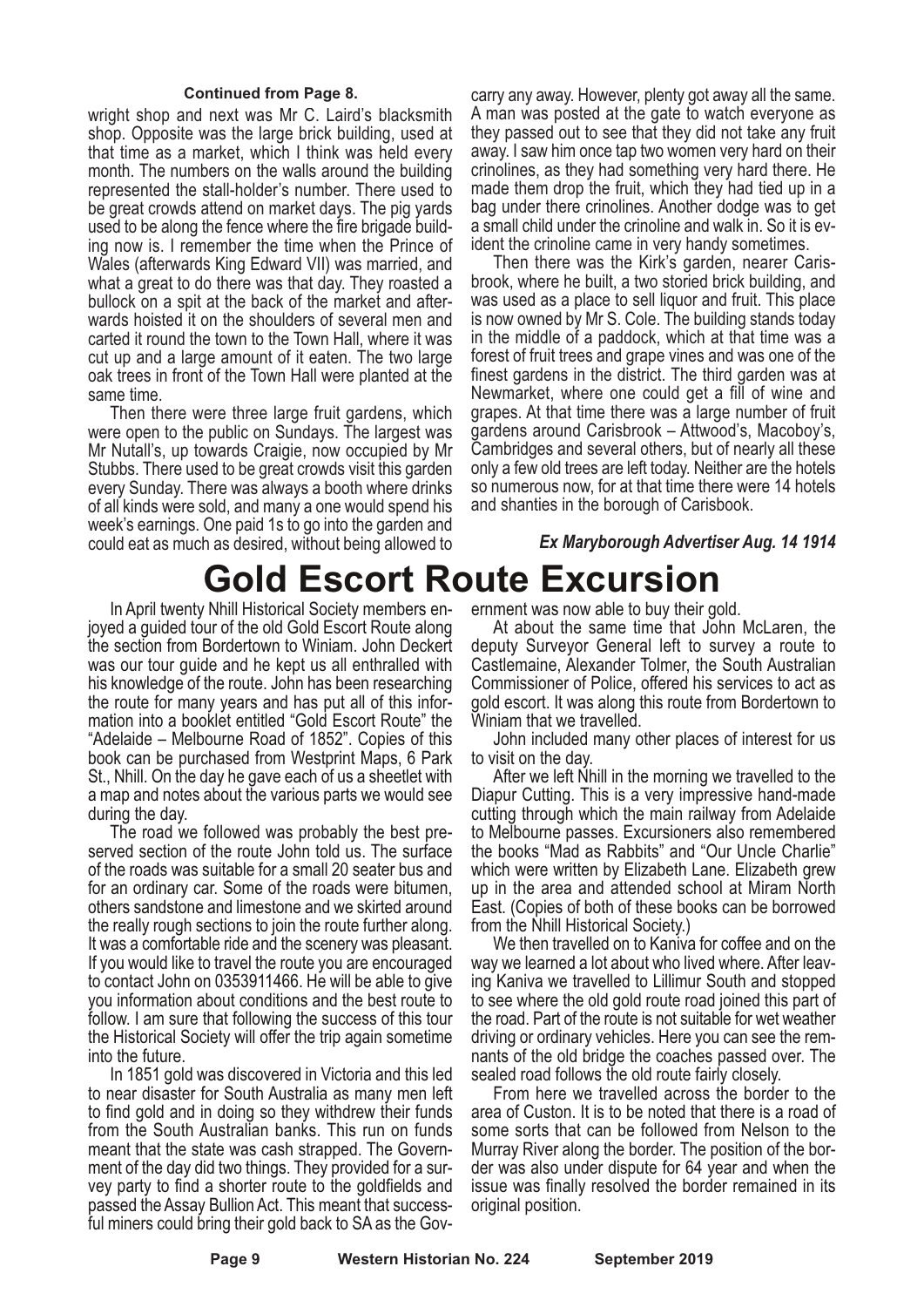### **Obituary: Lil Kirk valued Donald resident**

Lil was the only child of William and Ethyl McCarron born Jan. 6, 1923 and grew up on a small farm twelve miles out of Barellan, a small town in Central-West New South Wales.

Her early schooling was by correspondence until, following a series of drought years, the family was forced to abandon their farm and move closer to Lee- ton.

She was presented with "What Bird Is That? "as a ninth birthday present and became a keen observer of abled her to enter its annual competitions and wins in 1936 and 1937 provided her with additional bird books. Lil had to board with a series of local families for her secondary education at Leeton High School and then Wagga High School. In her final year she was able to versity of Sydney in 1941. She enjoyed her four years as a resident of the Women's College and graduated

with an Honours degree in Arts.<br>She was employed by the Royal Navy as a cipher clerk in Sydney in 1945 and loved the challenge of that important work until the war ended. Her skill as a typist enabled her to move into <sup>a</sup> temporary position at Colo- nial Sugar which led to <sup>a</sup> six year career as <sup>a</sup> buyer of production material for Telephone and Electrical Indus- tries makers of automatic telephone exchange equip- ment.

Lil's parents had moved to the Donald district in 1942 where her father had taken a job as manager of Guthrie's Rich Avon station. During visits there during holidays she had met local farmer Jack Kirk whom she married in 1952 and started a new life as a farmer's wife at Avon Plains. She quickly learned how to milk the family cows and to manage the chooks. Children Linton and Christine were born there .After fourteen years Lil answered an advertisement in the "Donald Times " for a librarian position at Donald High School. She applied and thus started a very successful twenty two year career as librarian at that school.

In 1972 the family moved into a home in Donald and Lil was able to become actively involved with the Donald History and Natural History Group, the Camera Club and C.A.E. Book Club. She had been an active member of the Victorian Field Naturalists Club since 1969 and was a regular participant in its field trips.

Following her retirement from her library job Lil divided her time between working for the local paper and sively around Australia, Europe, Africa, Canada and the U.S.A.

Lil was named as the Donald "Citizen of the Year "in 2003 and the award listed her roles in the work of the History and Natural History Group. She had served as President (1989-90) and Secretary (1972-73). She had taken on the task of indexing copies of the local paper "Donald Times" and worked on this, assisted by volunteers she trained, until she left Donald in 2018.



#### **Mrs Lilian (Lil) Kirk.**

She made a huge contribution to the Group as Archivist and as press correspondent. As archivist she had dealt with thousands of enquiries from all over Aus- tralia and she had been able to provide prompt and

helpful responses. Her monthly newspaper reports of History meetings and talks publicised the activities of the Group. She was also the author of a number of books on topics of local interest. Lil regularly attended Zone and Annual meetings of WVAHS and helped neighbouring Historical Societies.

When Lil left Donald to live with her daughter Christine and son-in-law Ian at Wentworth and passed away May 29, 2019 — the "Buloke Times" tribute was headed "On behalf of <sup>a</sup> grateful community, thanks <sup>a</sup> million Lil- ian". The membership of the WVAHS can sincerely en- dorse that sentiment.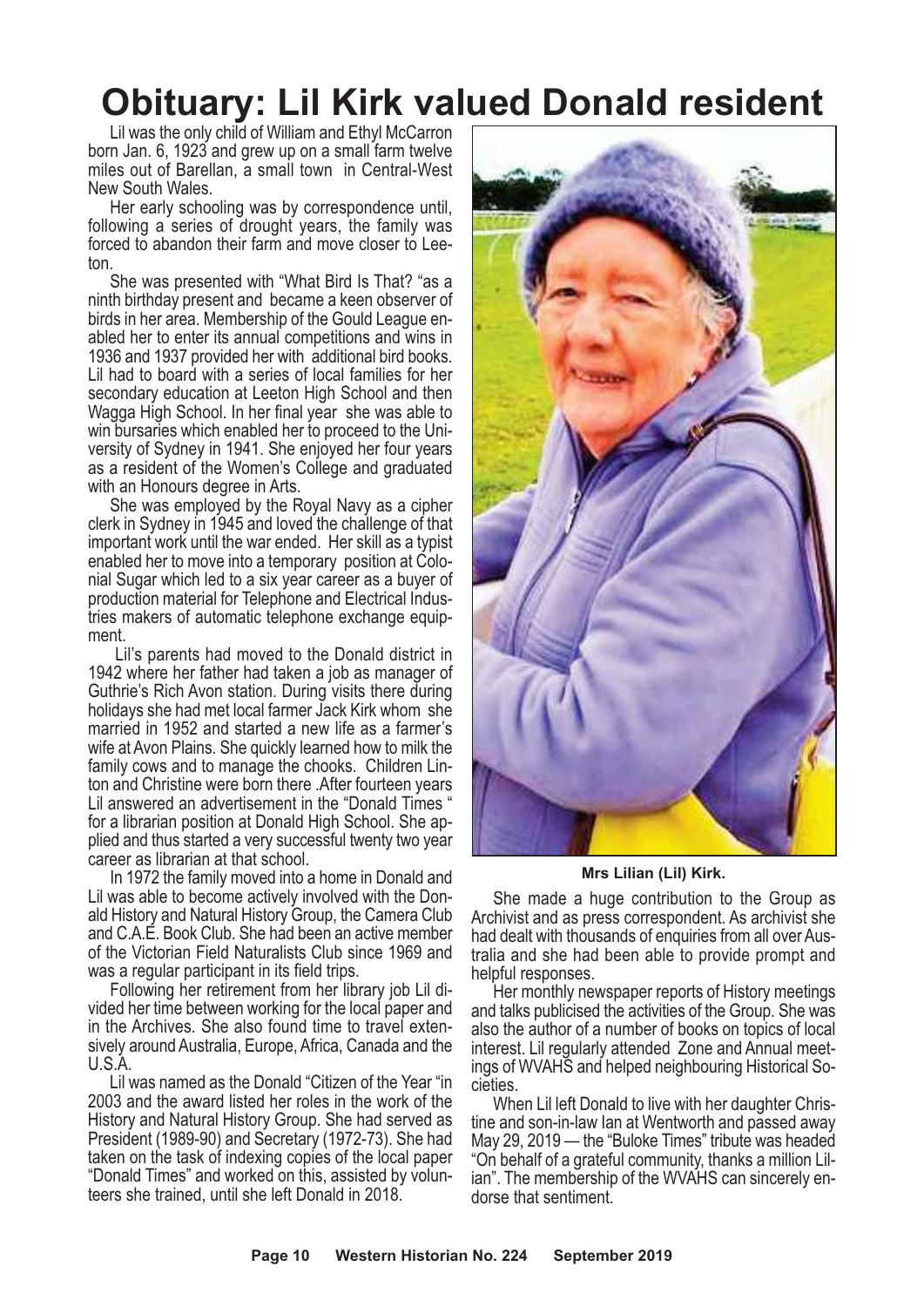### **Stawell — The man who found gold**

#### **Digging up the past By Stawell Historical Society**

William McLachlan – the man who discovered the first gold in Pleasant Creek in 1853 – was born in Scotland in 1806.

When he discovered the gold, he was working as a hut keeper on Concongella Station.

McLachlan was living with two shepherds in a bark hut on the western slopes of Pleasant Creek.

Hut keepers were employed to do the cooking and whatever other housekeeping jobs needed doing.

They were usually responsible for taking care of the sheep at night.

McLachlan discovered gold at Pleasant Creek about 150 yards further up the creek to the west from where the memorial stands near the bridge on Pomonal Road, just before the racecourse.

His discovery was only a few ounces and caused no great excitement at the time, as other goldfields in Ballarat, Bendigo and Clunes were producing much more gold.

These towns also had stores and shops whereas here there was only a bark hut.

The areas first gold rush did not start until one year aft the find in Pleasant Creek.

The rush took place near Commercial Street, Illawarra and it's quite possible hat McLachlan's 1853 discovery drew some prospectors to the area who kept on searching.

No reward was ever paid for the discovery at Pleasant Creek, although the government of the day had of- fered rewards of up to <sup>1000</sup> for the discovery of new goldfields.

Little is known of McLachlan's later years, although in 1879 he was known to be working as a labourer in the Black Ranges. From 1879, he was in and out of hospital many times for various illnesses.

Finally, in August 1889, he died in the benevolent ward at Pleasant Creek Hospital aged 84 years.

This ward was added to the hospital in 1882 and many old miners spent their last years there.



He was buried in an unmarked grave in the pauper section of the Stawell Cemetery.

In 193 his grave was marked in concrete and the top was inscribed "discoverer of Stawell's first gold in 1853."

In March 2018, Stawell Historical Society – through a generous donation from one of its members – had the grave finally restored with an imposing black granite

headstone installed. McLachlan's grave can be viewed in the Stawell Cemetery left of the gates when entering through the Lake Road entrance where there exists more than 400

paupers' graves. McLachlan Street in Stawell is named in honour of William McLachlan.

**Article from Stawell Times-News June 28, 2019.**

### **Smith family reunion at Charlton Saturday, Oct 26, 2019**

There is to be a Gathering of Descendants of Thomas Smith and Ann Hempenstal who arrived in The families 2nd generation families are Smith, Heraud, Irvine, Heenan, Mahlberg and Scudder 3rd generation includes Morrow, any connections are welcome to at- tend.

At Charlton, Victoria, facilitator Roma Bowman 5482 3844, email roma.b@westnet.com.au being assisted by Charlton Golden Grains Museum.

BYO, there is a hall to use if it rains, and plenty to see. Trip to the cemetery to say hello to Thomas and other members of the family buried there.

Day to be held at Senior Citizens Centre, next to Golden Grains Museum from 10 am.

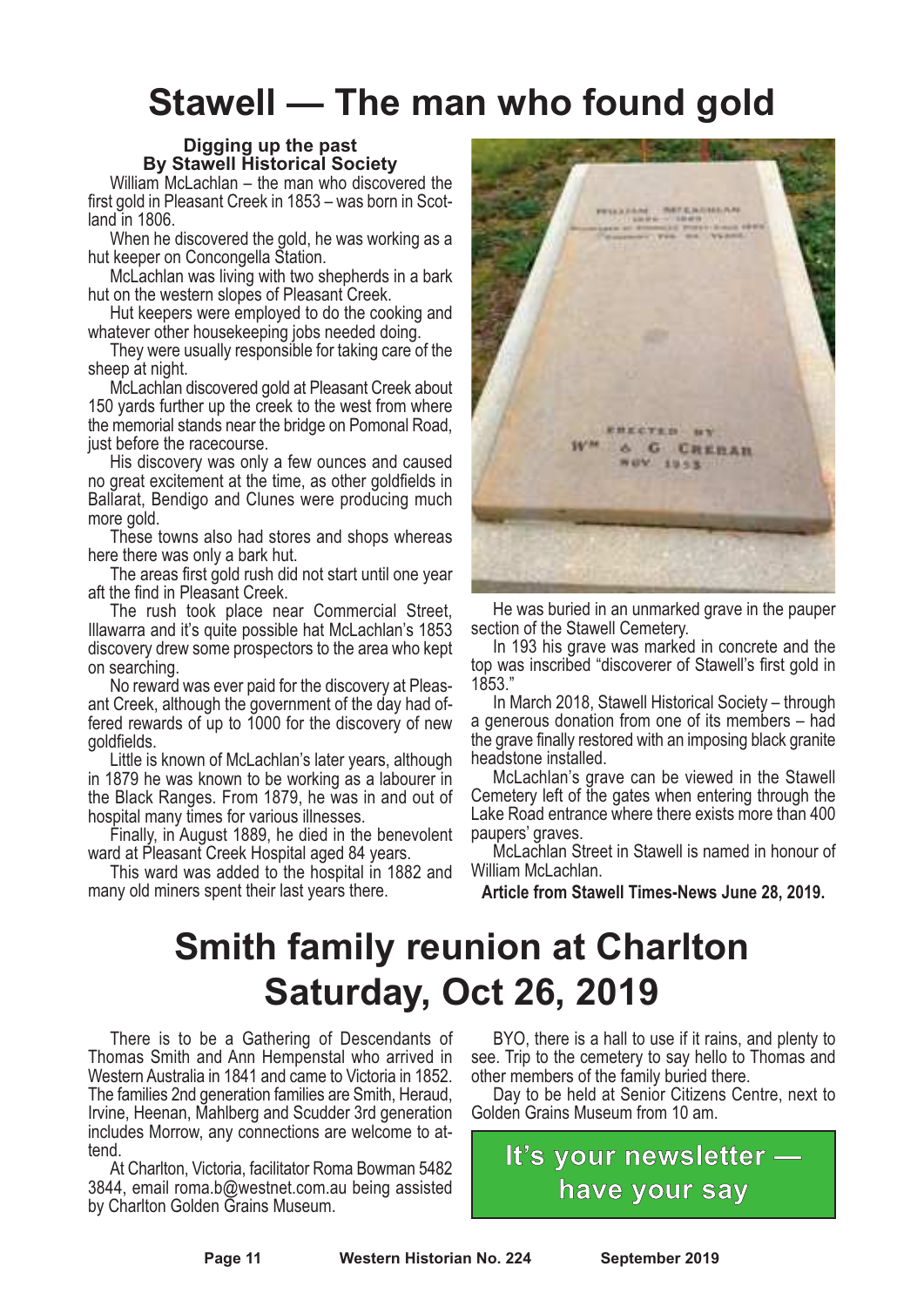### **Spanish Flu comes to Wycheproof**

#### *Due to errors in previous newsletter have repeated the artical.*

A devastating epidemic of this disease swept the world from 1918 to the early 1920s. World wide it is estimated that between 50 million and 100 million died from this disease. Some 15,000 Australians were victims of this pandemic. The following items from local papers published in April 1919 give some picture of the impact of this disease on a Wimmera community.

Donald Times April 15<sup>th</sup>. Widespread regret was felt in this district when it became known that Nurse E.. Walder, daughter of Mr and Mrs Walder of Watchem had died from an attack of pneumonic influenza after an illness of eight days. The young lady, who was deservedly popular, died on Friday and was buried privately at the Watchem cemetery on Saturday. The deceased young lady had nursed a patient, a man from Melbourne, who succumbed to an attack of the influenza. Miss Walder had been nursing at the Wycheproof Hospital for almost two years

### *Mt Wycheproof Ensign April 18th .*

### **Nurse E. Walder**

The pneumonic influenza outbreak has called upon doctors and nurses throughout Australia to make supreme sacrifices in the execution of their duty to the sick, and Nurse Eliza Ellen Walder of the Wycheproof Hospital, was found at her post of duty when called upon about two weeks ago to nurse an influenza male patient from Carlton.

She contracted the disease, and despite Dr Rail's medical skill and the nursing care of Matron Shaw and

### **163 years ago — Arrival of the immigrant ships direct to Belfast**

#### **Continued from Page 4.**

in the depot before we engaged. We came all to it as soon (as) we came ashore, so that was the place the farmers came to hire us. They knew of us all coming, and they had it made up amongst them-selves just to give us certain thing, and that was considered a reasonable offer, and if you did not take that you was turned out of the depot. There were plenty of masters, so the greater part of them was engaged, and that was like the thin. And there (were) a few that did not engage. Some went one road, and some another. Some went to the diggings.

This is better country for the working man that the home country. I will never come home and work to the farmers as I have done. Aman has a chance here if he is steady and behaves himself. But this is an awful country for drinking. Home is nothing to it. They are coming down just now from the shearing with £20 and £30 pound cakes to the public houses, and spend the whole of that in two or three days. That is the way of a good many in this country. It is not so good as it has been for making money. It is a regardless country. There is very little Sunday work here. There are churches too, they (are) generally a good way off, but there are a few that ever thinks of going to church when

Nurse Cuthbert, she died, after an illness of 10 days, at 3 p.m. last Friday.

Quite a gloom seemed to spread over the town because Nurse Walder was well known and popular and sincere regret was widespread. Her bright life and promising career were terminated a few days after her 24<sup>th</sup> birthday.

Before taking up duty at the Wycheproof Hospital, Nurse Walder took a prominent part in the work of St Aiden's Church Watchem, being organist and a Sunday School teacher for years. She was also an enthusiastic Red Cross Worker and had four brothers in the A.I.F. abroad, one of whom – John was killed at Gallipoli. In addition to the parents – Mr and Mrs James Walder – there are eight brothers (James H. William R., George T., Oswald F., Alexander C., Harry, Archibald S., Llewellyn S.,) and four sisters ( Mrs S. King, Kinnabulla, Maggie, Louisa and Mary) to mourn their sad loss and for whom deep and sincere sympathy was shown.

The deceased was born at Watchem and about two years ago entered on her training as a nurse at the Wycheproof Hospital where she won a name for gentleness, sincerity and amiability.

The body was conveyed to Watchem Cemetery for interment on Saturday morning, where a large number of relatives and friends assembled. The oak coffin was covered in floral tributes from the Hospital staff and friends. Rev. Mr Bodley conducted the service at the graveside and Mr F. H. Tucker carried out the funeral arrangements.

they come here. This is <sup>a</sup> good country for good living. There is no brose nor porridge here. We have our tea morning and night: beef roasted and boiled all times, and loaves of bread. They have all ovens in the bush and bakes it themselves. Provisions is not much higher here than at home; the <sup>4</sup> pound loaf is <sup>1</sup> shilling, beef and mutton is rather cheaper than at home, clothes is rather higher, and boots and shoes is very high.

We had a long and tedious voyage. We left Southampton on August 7th. We set sail that morning and we dropped anchor on Nov 19th and we came ashore next day. And glad we was to get our feet on land again. We were blessed all with good health. I was as well and stout when I landed as when I left home. We had 4 births and 3 deaths. They were all children.

We was very well provided for on the ship. We could not complain at all. We was all in messes. Eight was about the general run in each mess. There was one of the mess appointed to see their goods weighed out and take them to the cook. We had good weather the greater part of the voyage. We had a month's bad weather. It was very cold, wet, and very disagreeable.

#### **Continued on Page 14.**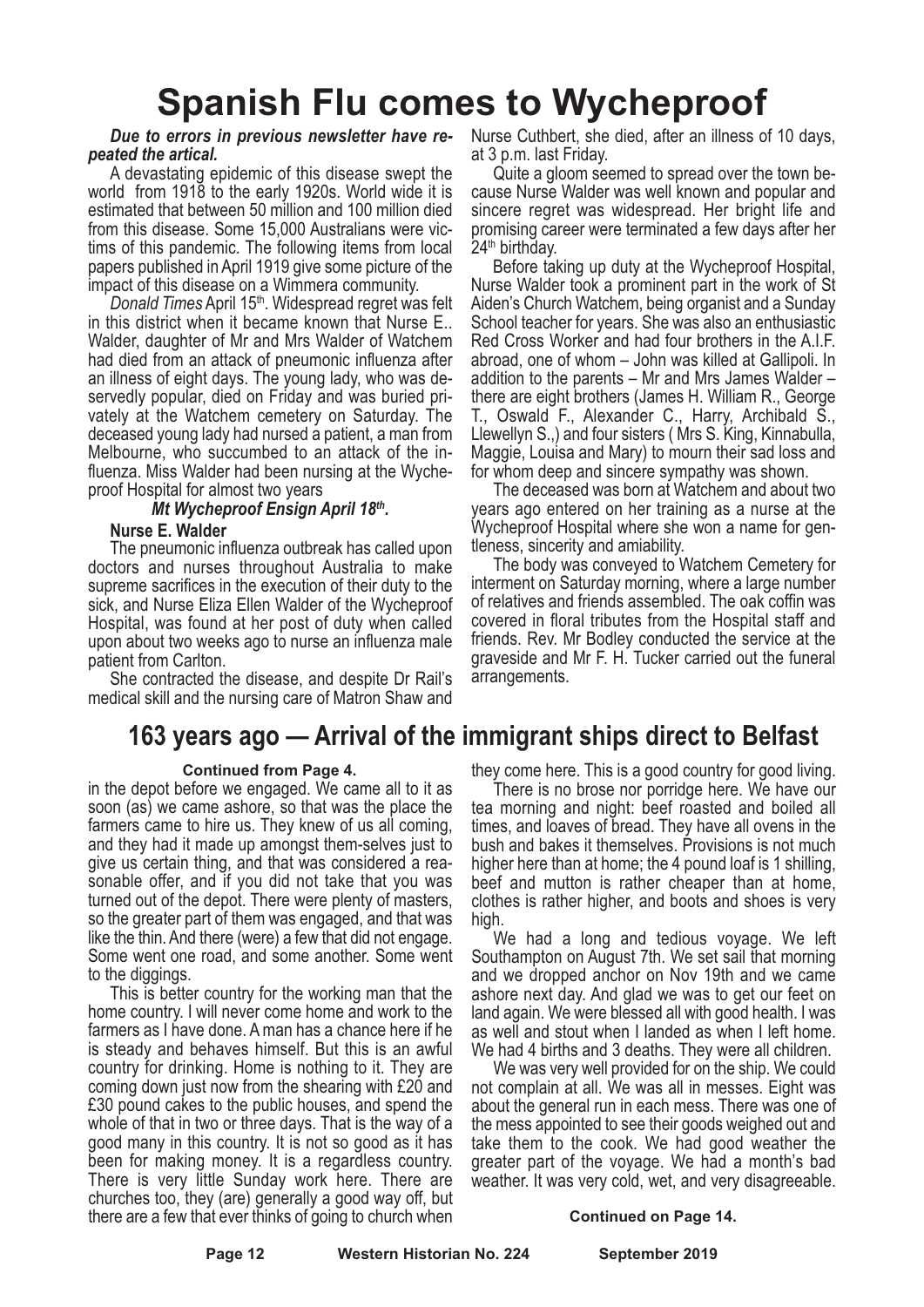### **Welsh miners on Central Goldfields**

More than three thousand Welsh-born men and women flocked to Victoria's Central Goldfields after the official announcement of the discoveries in 1851. The Welsh on Victoria's Central Goldfields: A Dictionary of Biography records the lives of six hundred and twenty of them in individual biographies, a sample estimated ulation. The meticulously researched and referenced biographies are tied together by an underlying theme of the Welsh attempting to retain their language and culture as a minority in the cultural melting pot of the goldfields. Miners and mining investors joined politicians, preachers, publicans and many others as they were caught up in the all-pervasive 'gold culture'. Around twenty non-conformist Welsh chapels sprang up across the goldfields in the 1860s — but there was a constant shortage of Welsh-speaking ministers and a lack of permanence as the miners moved from rush to rush. Chapels were physically moved, sold to other denominations or simply disappeared. And the study shows that around half of the Welsh population were, in fact, Anglicans. Welsh was said to be the language of the chapel and English the language of business. However, by the 1880s many religious services were ing that the eisteddfods had become too much like an English concert. Reverend William Merion Evans be- moaned in <sup>1875</sup> that: The children are growing up as English; only a few are coming from the old country to settle among us; also there is room to fear that the na- tional feeling is gradually disappearing in the hearts of many of the old settlers and that it is likely to be so as long as one thinks that it is to be of no profit, or of any distinction to be a Welsh speaker. Evans was also concerned at the 'wild and drinking habits of some of his countrymen'. RHSV NEWS The Welsh on Victoria's Central Goldfields: A Dictionary of Biography Tales of success, failure, tragedy and even humour thread their way through this absorbing study that breaks down the typical stereotype of the Welsh immigrant of the period. Almost every Welshman, from politician to the poorest labourer, invested in mining shares. This was like a giant game of lotto. Fortunes were made, lost and sometimes regained. John Beynon is said to have made £40,000 from the Poverty Reef at Tarnagulla and rode a horse shod with golden shoes down the main street, but he died leaving debts of £260. Methuselah Williams had mined the rich Nimrod Reef at Chewton and was involved in the Queen's Birthday Mine at Dunolly when its shares jumped from 2d to £30; he died in Ballarat 'having made and lost two fortunes'. Some made fortunes and invested wisely. William Anthony, a benefactor of the Stawell Welsh Baptist Church, made thousands out of the Cross Reefs at Stawell and put most of it into prime real estate. Four two-storey town houses in Carlton alone were valued at almost £10,000. James Randell was an investor of 'sound judgement and wide experience' and was heavily involved in the Madame Berry mines north of Creswick. He retired at

55, built <sup>a</sup> mansion in Geelong and died leaving an es- tate valued for probate at more than £42,000. There are more than fifty entries for Welshmen who died in mining 'accidents', some by their own misadventure, but many by unsafe practices used to save time and money. Ebenezer Jones was one of four men killed when the shaft of the Britannia Quartz Company's claim at Carngham collapsed in 1861. A second shaft had to fore they were brought to the surface. The Geelong Ad-<br>vertiser reported that 'a grosser state of neglect and mismanagement has seldom, if ever, occurred on any claim'. Reverend Zerubabel Davies, a Welsh Baptist minister and school teacher, preached the first Welsh language sermon in Victoria in Melbourne in 1852. In about 1858 he moved to Stawell, where he became the first recognised school teacher. He also 'salvaged gold from the creeks and the alluvial leads. Sunday he sought to salvage souls from any pulpit that offered. He later became minister of the Stawell Welsh Baptist Church and financed the building of its manse, while investing heavily in Stawell mines and at one time own- ing the town's newspaper. This is <sup>a</sup> must-read book for lovers of Victorian regional and social history, family his- torians, history teachers, students and anyone with Welsh ancestry. It contains ninety illustrations, exten-<br>sive indexes and easy-to-read charts and tables that put the biographies into a wider context. Peter Griffiths is the author of the acclaimed Three Times Blest: AHis- tory of Buninyong and District 1837-1901, and this new work continues his passion for documenting histories of the Victorian gold era. Peter Griffiths The Welsh on Victoria's Central Goldfields: A Dictionary of Biography by Peter Griffiths, 'Commended in the 'Local History Project Award' section, VCHA 2018. Now available at the RHSV bookshop for \$45 Reverend Zerubabel Davies (1806- Zerubabel Davies, (Reverend, 1806- 1877.

> **— This article retrieved from the June issue of the RHSV News.**

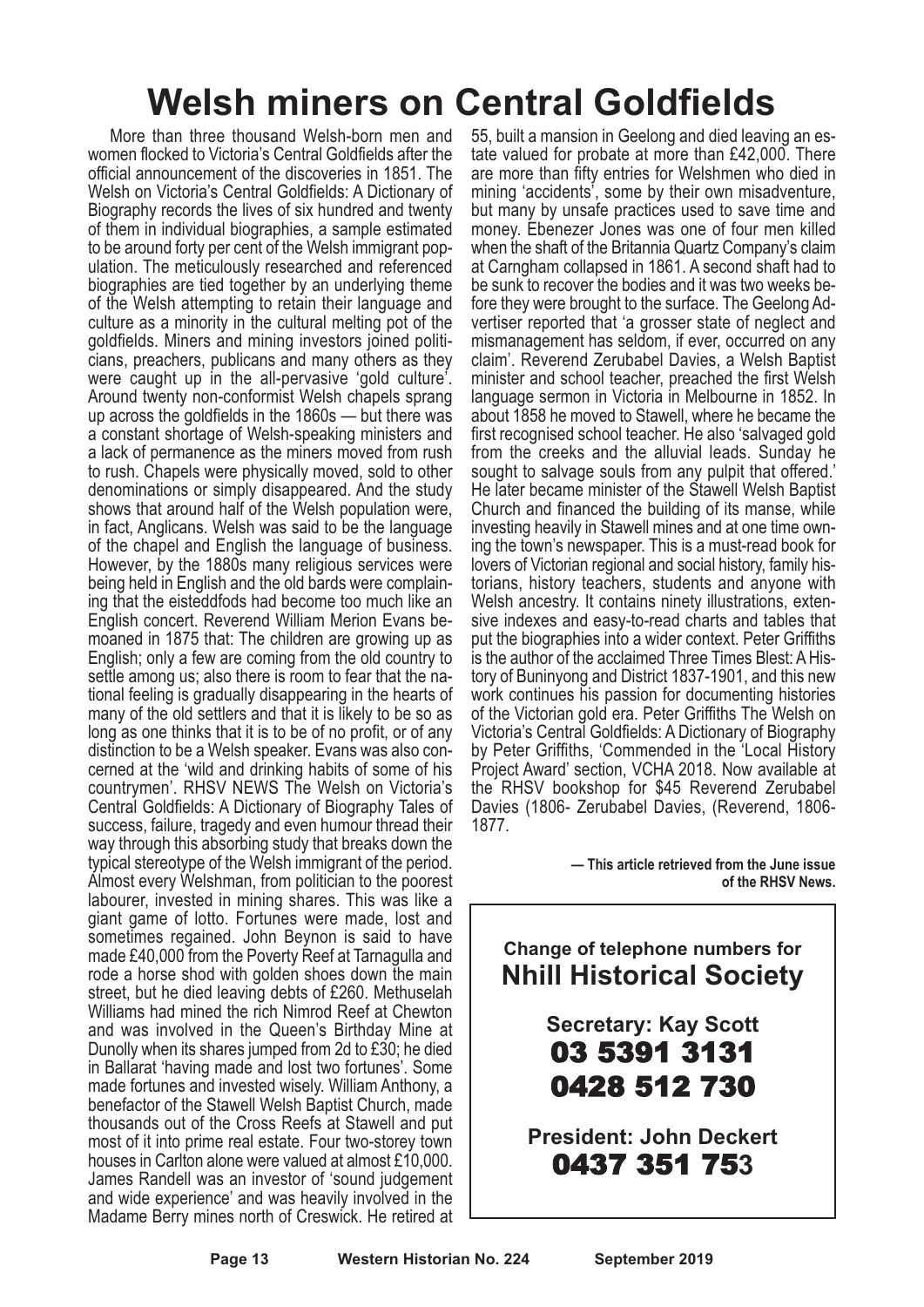### **Event celebrates the digitisation of early Maryborough and Dunolly Advertiser**

#### **by Christie Harrison Maryborough Advertiser**

Community members have being called to come together for the launch of the digitisation of the Maryborough and Dunolly Advertiser from 1857 to 1867.

Papers from 1857 to 1867 have been digitised by Trove  $-$  an aggregator  $$ thanks to a \$13,232 grant from the Public Records Office Victoria's Local History Grants Program.

Chinese Australian Family Historians of Victoria Inc. (CAFHOV) treasurer Robyn Ansell was the driving force behind the grant application and said the launch is "very exciting."

"I'm very excited, I'm looking forward to showing people why digitisation is a wonderful thing for the community, both in Victoria and overseas," she said.

"I've been working on this since January last year."

Ms. Ansell gave a talk at the launch on how exciting the new resource is for genealogists and history students .

"People from the Public Records office of Victoria and the Chinese Museum in Melbourne and local history groups were well represented as well." she said.

The launch is also part of National Family History Month, an Australasian Federation of Family Organisations initiative running throughout August which sees heraldry and related subjects.

The launch was held Friday, August 2 at **Chinese Australian Family Historians of Victoria Inc.** the Maryborough Regional Library.

Ms. Ansell said the library has also reserved computers for a period after the launch so guests can learn how to search the 1857-1867 newspapers on Trove.



events conducted across Australia and on-**now been digitised so anyone interested in the region's history can jump** line that focus on genealogy, family history, **online and find old articles and photos, such as the photograph of the Wray Copies of the Maryborough and Dunolly Advertiser from 1857-1867 have family's Maryborough fruit, retail refreshments room. Photo: Robyn Ansell,**

> The day was well spent for those new to the Trove website.

### **163 years ago — Arrival of the immigrant ships direct to Belfast**

#### **Continued from Page 12.**

That was after we passed the Cape of Good Hope. We never called in there, nor spoke to any homeward vessel, so we had no chance (of) sending a letter back.

I have been rather long in writing. You will be worried enough before this reaches your length. I hope it will find you all enjoying good health. As this leaves me, I may thank God I have had a tack of good health since I left home. You will be kind enough to write me when you get this and let me know the news of home. I may well write to you, but as for seeing any of you it is a hard question when that may be. I will write you I about two

months again and let you know how I am getting on.

I'll say no more at this time, but I hope this will find you all in the way of well-doing, and I hope my mother is getting better and able to guide herself again. I believe many is the though she will have had about me. If I keep my health I am right anigh here. Better than at home.

So I will conclude and say no more. I remain still your kind affectionate son and well-wisher. I will bid you all goodnight.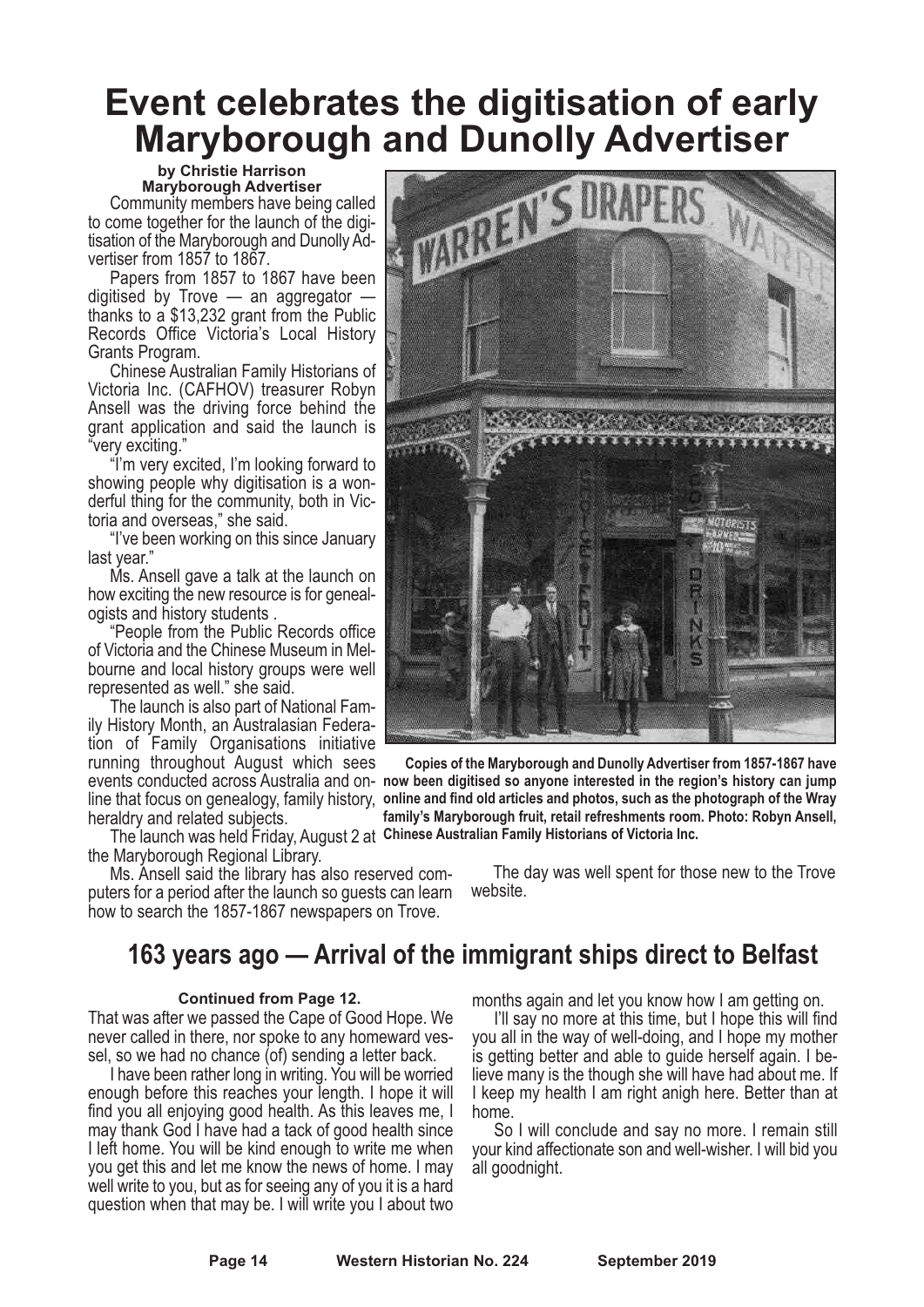### **The Blue Ribbon Cycle Race 60-MILE CYCLING RACE. E. A. (TED) WATSON WINS EVENT**

The trying weather on Saturday rather militated against a good day, and the nineteen riders who pedalled strongly had a battling time. It took 4½ hours to complete the journey, instead of 31 hours, as anticipated.

The atmospheric conditions and several punctures accounted for many withdrawing from a gruelling test. Five riders only came home and the finish was exciting. Mr. J. E. Williams officiated as starter.

E. Watson, 16 of Wail and E. Brennan, 16 of Horsham, were leading well on the turn home. By an extra spurt, the former came in by two lengths. The winner also gained the cup donated by Mr. S. May and the Blue Ribbon championship for the fastest time. Guest arrived 13 minutes later, followed by J. Martin and S. Arnott. The oldest rider in the race, J. Bell, had to retire at Pimpinio through cramp after a good attempt. The winner also secured the trophy for the fastest time and the amateur championship for the Wimmera, as well as the trophy for the first Dimboola Club rider to reach Dimboola. Brennan secured the trophy for the first rider to make the turn at Blue Ribbon road. The results were: E. Watson (Wail), 4 min first; E. Brennan (Horsham), 18 min second; S. Guest (Horsham), 9 min third; J. Martin (Horsham), 25 min fourth and S. Arnott (Horsham), 25 min fifth. Mr. S. May acted as judge. Mr. J. Nolan patrolled the course in a car.

The club offer their thanks to Mr. W. McGregor for his motor truck for an ambulance and to Messrs. A. Maurer, Ivey and others for their valuable assistance.

A creditable performance was put up by Eric Brennan, a lad of 16 years. His handicap was 18 minutes. He rode splendidly all through and was only beaten by two lengths for first place. He is to be congratulated on his feat.

A considerable improvement could be effected by the officials in roping off the finishing post, as the pres- ent lack of control hampers the cyclists in their final sprint to the tape. The practice among bicycle enthusi- asts in the metropolis is to line each side of the road to the finishing post with their machines end on end, form-<br>ing an effective barrier.<br>As the Blue Ribbon road race wasn't repeated the

record still stands today 95 years later.

**Pictured right:** Ted Watson a Wimmera footballer following his cycling career in the 1920s and 30s.

Ted played with the Horsham seniors as a full-back from 1928-31 and also played with the Dimboola team in the Wimmera League.

> **Sourced from the Horsham Times on the Trove website dated Tuesday, December 2, 1924.**

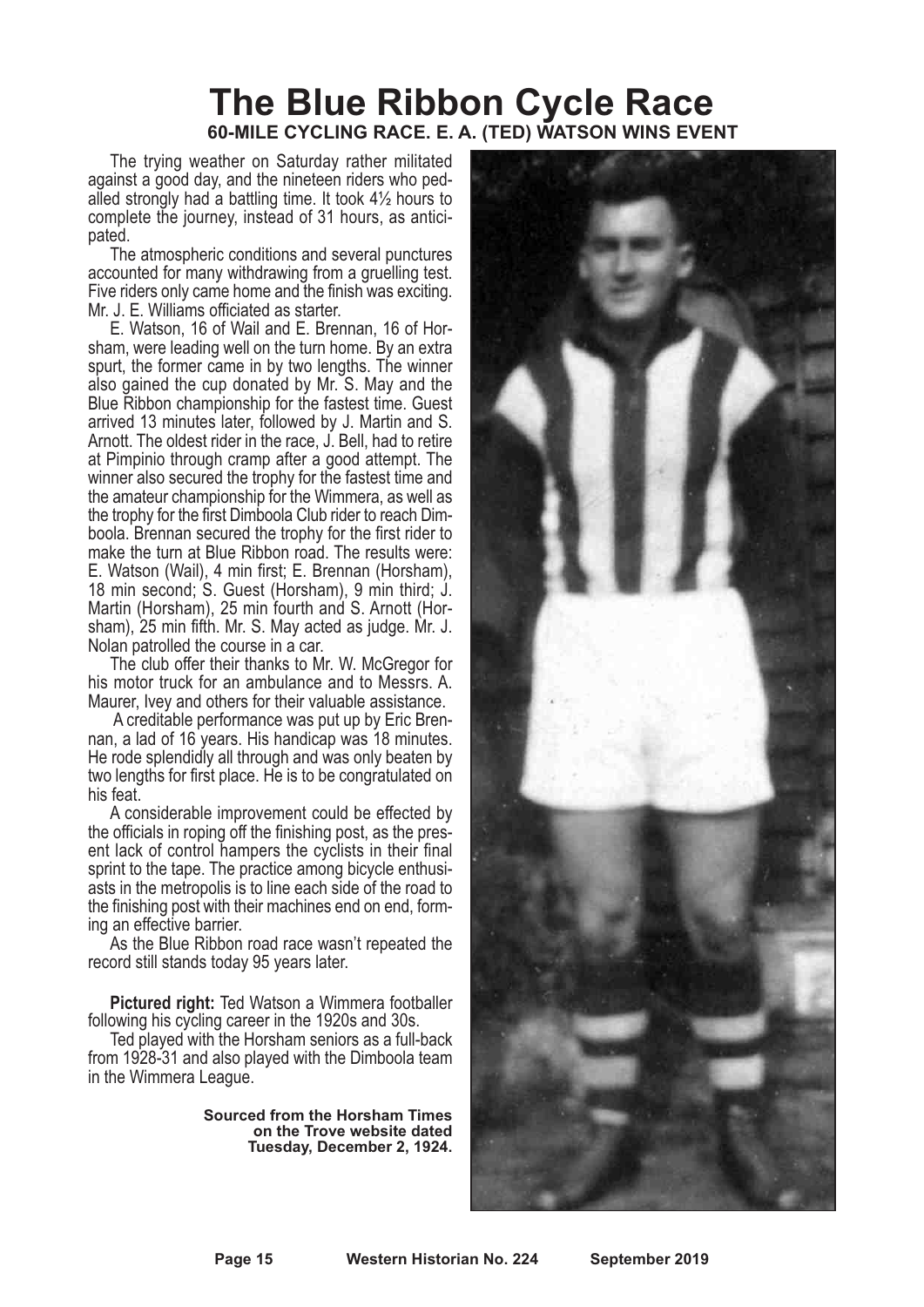### **Horsham Historical Society update**

The Annual General Meeting was held on Wednesday 10th July, 17 members attended and elected a new Committee, with a change in some of the Office Bearers.

The new committee has some new and familiar faces; thanks to all those members who have assisted over the past 12 months. Thanks to Ken Flack for conducting the election and Jim Heard for writing the minutes.

Our collections have continued to increase thanks to ongoing acquisitions and permission to copy information and photos. Tuesdays and Wednesdays are usually quite busy with photographs being scanned; the inputting and processing of data, researching requests and attending to visitors.

Rod Jenkinson continues working on photos, audio and video tapes. Lindsay Smith and Don McMillan have been busy upgrading all the files in the filing cabinets. Rod was invited as guest speaker to talk to the Horsham Men's Probus at the R.S.L.

The Society continues to have projects on the go, including a monthly history column in the Wimmera Mail-Times. The May to July articles were: Archie Raggatt, Roberts Avenue and Gas comes to Horsham.

We have also been successful with the PROV: Local History Grant for two new research computers and a portable desk. The computers will allow public access to view our database records. The desk has been made by Peter Krause. We have recently purchased a new scanner for the Library. Unfortunately, we were not successful with the Horsham Rural City Council - Community Development Grant 2019/20 (CBD Heritage Signage).

*Requests May-July:* HHS has received approximately 40 requests — this includes 9 for family research and the rest were general. Several requests are still ongoing or awaiting a reply. The researchers have running sheets with the entire request topics if members want to know more on the requests.

*Publications purchased:* 13 including 3 Society DVD's. (A full list of the publications is available from our website or at HHS). Requests should be emailed to the society email: horshamhistorical.com and not directly to a members personal email address.

The researchers will then process the request and reply from the society email address.

*History Week:* 13th - 20th October 2019. Events are yet to be organised, possibly a street walk members will be updated via email and media.

*Horsham Regional Museum:* Horsham Rural City Council have released a City to River draft master plan - proposed Museum. The proposed museum located in the Showgrounds area. Details are available on the HRCC website; a submission form is available to provide your personal views.

*Vale:* Members will be saddened to learn the passing of members: Robert (Bob) Flack in January 2018. We have recently been advised as he lived in Melbourne. Also Penelope (Penny) Pipkorn in June at Horsham and former member Graeme Meyer in June aged 80 at W.B.H., Horsham. Our deepest sympathy to their family and friends

### *Horsham Historical Society — Annual Presidents Report 2018 - 2019*

The past year has seen much advancement in adding, maintaining and organising Horsham's vital historical records.

We were successful with recent grant applications from the Public Record Office Victoria and Horsham Sports and Community Club.

Research, typing documents, scanning photos and data entry by members can be frustrating and hampered by a shortage of computers especially when public access is also required at the same time. The PROV grant was to purchase computer equipment and a portable desk to allow public access to view our database records. These new facilities will allow more space in the Ward Room for meetings as it can be moved next door. — As there is currently no digital access to the W.M.T. after 1954 on Trove, the physical copies of the papers are required for research and quickly deteriorate unless bound.

The Horsham Sports Community Club grant was to bind the 2018 issues of the Wimmera Mail-Times.

A previous grant from the Horsham Rural City Council completed this year helped bind copies of the 2016 and 2017 W.M.T. and a previous grant from the H.S.C.C. purchased a replacement Video camera to record guest speakers and interviews with local identities. A moving video along Firebrace Street has been recorded. A similar movie was taken from a moving car in the 1920s by Jack Shany.

Monthly historical articles in the WMT starting in September 2017 have continued with Wendy Donald also producing the quarterly Historian members' newsletter and helping with research. The articles raise awareness of Horsham's history, raise the Society's profile and give the community a place to donate photos and information on families, clubs and local history.

Publicity has been sought using the weekly community noticeboard in the Wimmera Mail-Times with Society opening times and contact details, as well as informing the ABC Community radio and 3WM radio. Jim Heard has been organising guest speakers and promotion on the radio as well as carrying out handyman jobs.

Hundreds of negatives taken by professional photographer Brian Murray over many years have been stored in files for future processing. Many photos taken by earlier residents and photographers including Ian Ward have also been given to the Society.

One project during the year was assisting the Horsham Show to prepare for their 140th Show in 2018 by allowing them to use our photos and video for an audio visual production screening at the Show. Our Society digitised a Super 8 sound film taken forty years ago at the Centenary Show by Ian Ward. This is now on DVD. The H.H.S. will sell DVDs of our photo com-

**Page 16 Western Historian No. 224 September 2019**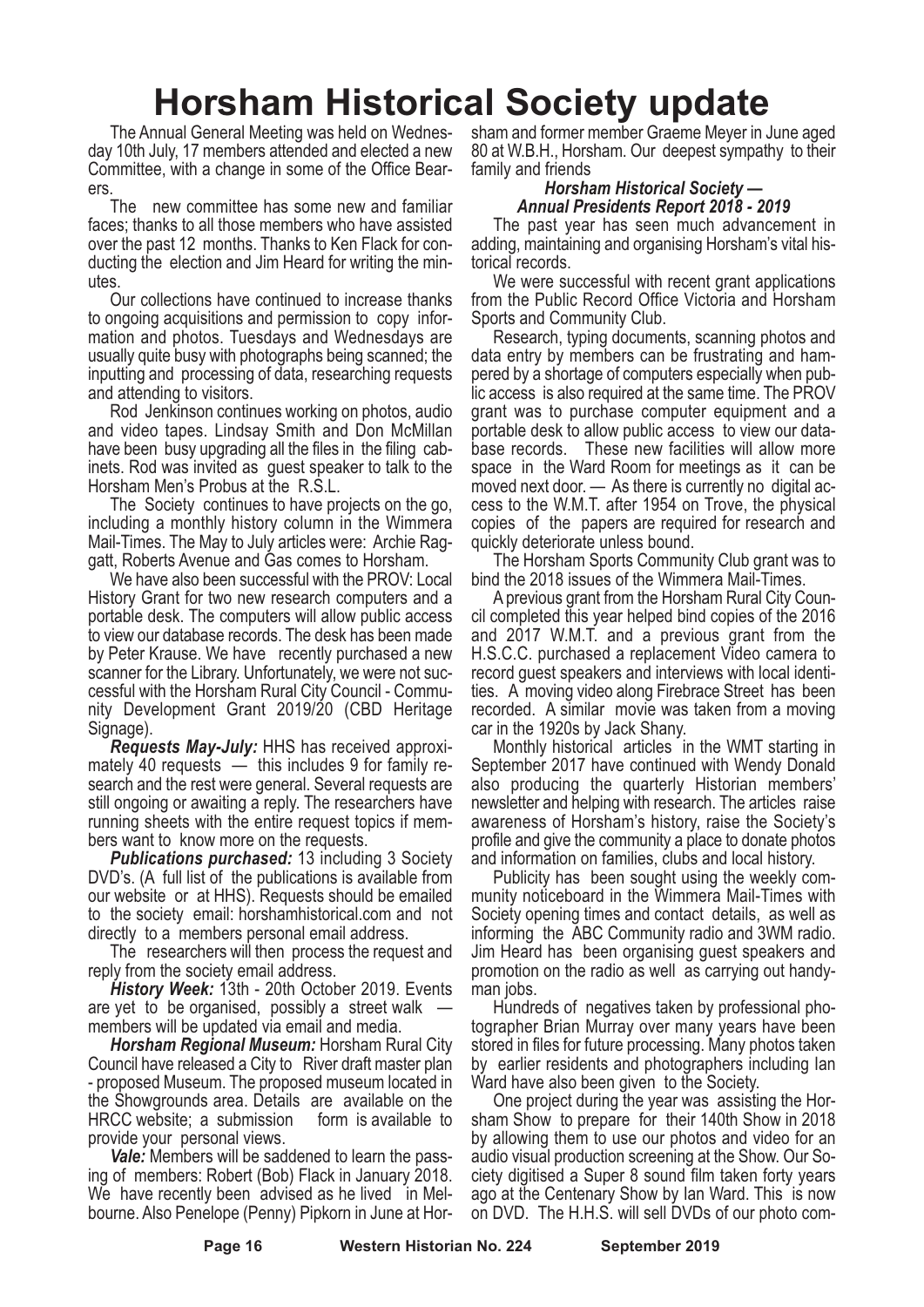pilation. We have also copied the Show photo collection and the Lance Trigg collection of photos for our data- base, giving the Show an off-site back-up for all their

photos. History Week at our October meeting was used to show unidentified photos from our database. The fol- lowing Saturday <sup>a</sup> street walk was held and later <sup>a</sup> DVD

of Horsham memories was played. Our database is growing thanks to all those assist- ing with the inputting & processing of data. Members and volunteers have also been busy processing photos

with the new scanner in the Library.<br>Lindsay Smith has been busy archiving current acquisitions and updating library and other data files with help from John Barr, Bob Kirsopp and Don McMillan.

Research inquiries have been handled by Janet Allan and Sandra Decker with assistance from Wendy Donald. Sharon Bethune and Robert Queale have been responsible for the Society finances and also help with inputting.

Bob Wynne has been scanning photos and longtime committee member, Kathy Mackley, helps with typing, Cheryl Muir and Dino McMillan have been inputting on computers, and Jacquelyn O'Connor is behind the scenes several days a week organising secretarial work, inputting and backing up computer data. Sue Smith deals with computer issues as well as backing up data. Lyn McCrae and other volunteers are typing up handwritten records and audio tapes.

Weekly tasks are scanning photos for input as well as adding records, keeping up-to-date with research re-

## **Bealiba man first to fall in World War II**

Just 28 days into World War II, Bealiba's Ivan McLeod Cameron made the ultimate sacrifice for his country, becoming Australia's first casualty during the conflict.

While performing a reconnaissance flight in his Bristol Blenheim bomber over Germany on September 28, 1939, RAF bomber pilot Wing Commander Cameron was intercepted and shot down by a German pilot, Feldwebel Klaus Faber of 1/JG 1, Luftwaffe.

The entire crew was killed and Wing Commander Cameron would later be confirmed as the first Australian casualty of World War II.

Wing Commander Cameron is buried at Reichswald Forest Cemetery, Kleve in Germany.

Becoming a prisoner of war in 1941, Klaus Faber was later shot down over Bulgaria.

The son of Alexander Cameron (1835-1934) and his wife Isabel Louise (nee Sawtell) (1868-1917), Wing Commander Cameron was born at Bealiba on April 11, 1908. His father owned Bealiba Station.

In his younger years, Wing Commander Cameron attended Maryborough High School before being enrolled at Geelong College on June 2, 1926. He attended the school for six months. After leaving the college, the Bealiba resident was selected as one of 17 out of 300 applicants as a Cadet in the RAAF. After qualifying at quests, filing acquisitions and museum items, and up- dating databases so everything is searchable on four in-house Historical Society computers. Electronic data is backed up weekly, including photos and other records, onto several portable hard drives normally kept off-site by different members unless in the building for updating.

During the year, Society members have done school talks, attended Zone meetings, participated in the proposed museum consultations and been open by appointment.

Afternoon teas have been a great place to exchange stories with up to a dozen members joining in. The Society has lost some of its ageing senior members and therefore some of Horsham's early oral history. A trip around Horsham CBD in June this year to update the business names and locations has shown high business turnover and many empty shops.

After holding the office of President for 8 years, it is time for me to catch up on audio visual video productions and allow others the opportunity to further the aims of the Society. This is achieved by collecting images, stories, local and family history books, preserving history for the present and future generations in both hard copies and digitised images, providing information for both on-site and off-site backups, and keeping items for museum displays.

Thank you to everyone who helps with continuing our important Society work of actively preserving Horsham's past for present and future researchers.

*Rod Jenkinson. July 2019*

Point Cook, Wing Commander Cameron was one of five selected as a pilot to go to England for a four-year course in the RAF before being promoted to the rank of Flying Officer.

While in England, he was selected to take part in the Aerial Pageant Exhibition over London.

Wing Commander Cameron then completed a two year engineering course before receiving a permanent appointment to the RAF and a posting to Iraq for two years in 1934.

Returning to Australia for three months, the pilot served with the bomber transport squadron during this time. After returning to Iraq for about a year, Wing Commander Cameron was transferred to England and promoted to squadron leader on June 1, 1937.

He was subsequently appointed to Acting Wing Commander with 110 Hyperabad Squadron at Wattisham, England before being promoted to Wing Commander.

**From the Maryborough Advertiser, April 24, 2018.**



**Page 17 Western Historian No. 224 September 2019**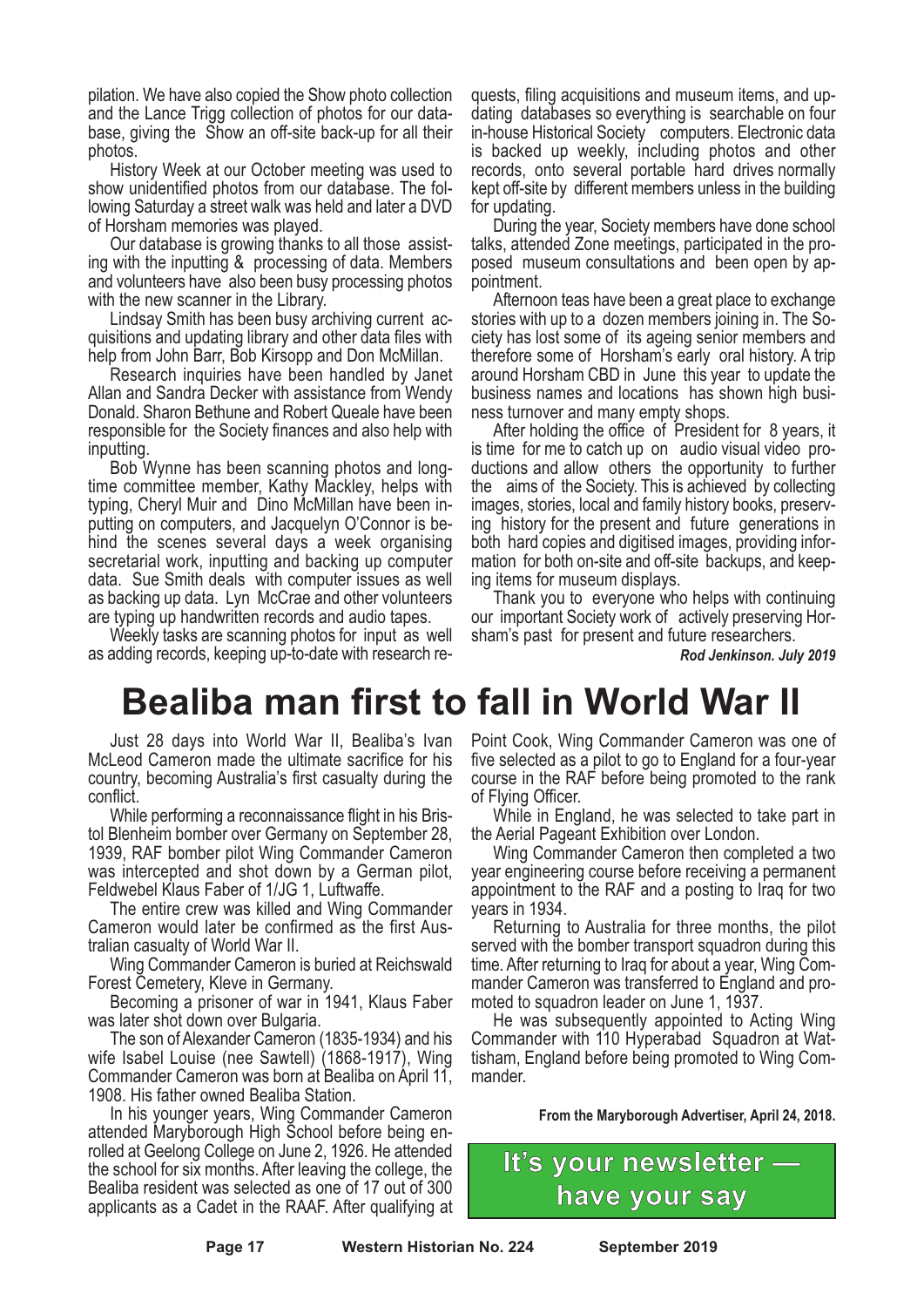### **Charles Gavagan — Dunolly Boer War veteran**

Charles John Gavagan was born at Emu on 10th May 1883. His father had previously been a labourer around Eddington and his mother had been laundress at the Dunolly Hospital. When Gavagan was about four years old the family moved to Kensington in Melbourne. His mother died two years later and his father left. He was then looked after by his grandmother. One day on his way to school he disappeared. It was some months before his grandmother found out what had happened. He had stowed away on the Langdon Grange bound for Argentina and England. He was discovered and put to work. When the ship arrived in England he was sent back to Melbourne. He was 14 years old.

Gavagan found work first as a jockey, then as an apprentice electrician for Victorian Railways. His supervisor did not like his poor attitude to work and his practical jokes. When the newspapers wrote about the imminent likelihood of war in South Africa he decided to go. Gavagan had little money so he stowed away on the S S Innaminka. He was discovered, dropped off at Adelaide and sent home. He tried again and this time set ashore at Albany and returned. In August 1899 he tried his third attempt, this time on the Hesperides. He wasn't discovered until in the Indian Ocean. He was brought before the captain who said he wished there were more plucky young men like him. He landed in Cape Town to find that the war had already started. On the  $13<sup>th</sup>$  December 1899 he joined the Roberts' Horse as a bugler. He was then sixteen years old. An article in the Herald said he was the youngest Australian to fight in the Boer War. The Roberts' Horse was a South African regiment that was made up mostly of people who had found their own way there. It was a mixture of British and colonial men along with a group of Texan

cowboys keen to join the fight. He distinguished himself whilst in Roberts' Horse and received a medal from Cecil Rhodes for taking part in <sup>a</sup> cavalry charge to relieve the besieged town of Kim- berly. During this his horse was shot from under him. Gavagan took part in five engagements with the enemy whilst in Roberts' Horse. After Kimberly they chased General Cronje to Paardeberg and captured him. Gav- agan was in <sup>a</sup> scouting group that got penned down be- hind <sup>a</sup> small kopje (hill). After holding off the Boer fighters for sixteen hours his Lieutenant decided they should make a run for it. This involved a ride of 1,000 yards over open ground. The Lieutenant was killed. Gavagan was shot in the left foot and his new horse was shot from under him. One of the other riders stopped and picked him up. He went back to Cape Town then after several weeks went back into the field. In October 1900 he was discharged for misconduct. He

then joined another South African regiment, the Kaffrar- ian Rifles. He was only in this unit about two months before being invalided back to Victoria. Presumably this was caused by not giving his foot enough time to heal properly. During his stay in Victoria he visited his aunt, Mrs Linderberg, in Dunolly. Then after only two months in Victoria he joined the

5<sup>th</sup> Victorian Mounted Rifles as a bugler and went back to the Boer War. The 5<sup>th</sup> VMR served in Transvaal and Natal and had the highest casualties of any Victorian unit. Charles Gavagan was shot in the left arm and left groin. In October 1901 he was again invalided back to Australia. He came back on the White Star steamer SS Afric. This time he only spent three months in Victoria before volunteering again. Australia had federated so time he became a bugler in the 2<sup>nd</sup> Australian Commonwealth Horse. They left Australia in February 1902. Gavagan saw out the rest of the war near the Natal border and in west Transvaal. He returned to Victoria in July of that year.

Gavagan didn't settle down in Victoria getting caught for minor theft and travelling on a train without a ticket. It appears his troubles escalated and perhaps to avoid capture, he shifted to Western Australia and changed his name. When the First World War started Gavagan enlisted under the name of Charles Moncrieff. He enlisted on  $5<sup>th</sup>$  March 1915 but was soon discharged as medically unfit. Not to be deterred he stowed away on the troopship A11. When he was discovered the ship was already well on the way so they accepted him as a new recruit. His admission papers, which have survived, are written by hand on the ship. He was now in the  $10<sup>th</sup>$  Australian Light Horse a contingent made up of Queenslanders. This was part of the  $26<sup>th</sup>$  Battalion and when they went to Gallipoli the horses were left be-<br>hind. In July in the trenches he caught a cold. This de-<br>veloped into phthisis and he was evacuated to Egypt.<br>He wrote letters back under his real name which

were published in newspapers. He was never caught as he had enlisted under a false name. He somehow got the letters passed the censors. Some of his poignant comments which would have outraged the army included: - *Our revenge is not so much on the Turks as on the Germans, who were the cause of the bloodshed…I don't think much change will take place this year in Gallipoli…Only the 'pawns' have been*

*moved…be prepared for an expensive victory.* He was invalided back to Australia but never recov- ered. Charles Gavagan died at Wooroloo Sanatorium in Western Australia in August <sup>1917</sup> aged 33. He main- tained his cover until the end, his headstone reads Charles Patrick Moncrieff.

**It's your newsletter — have your say**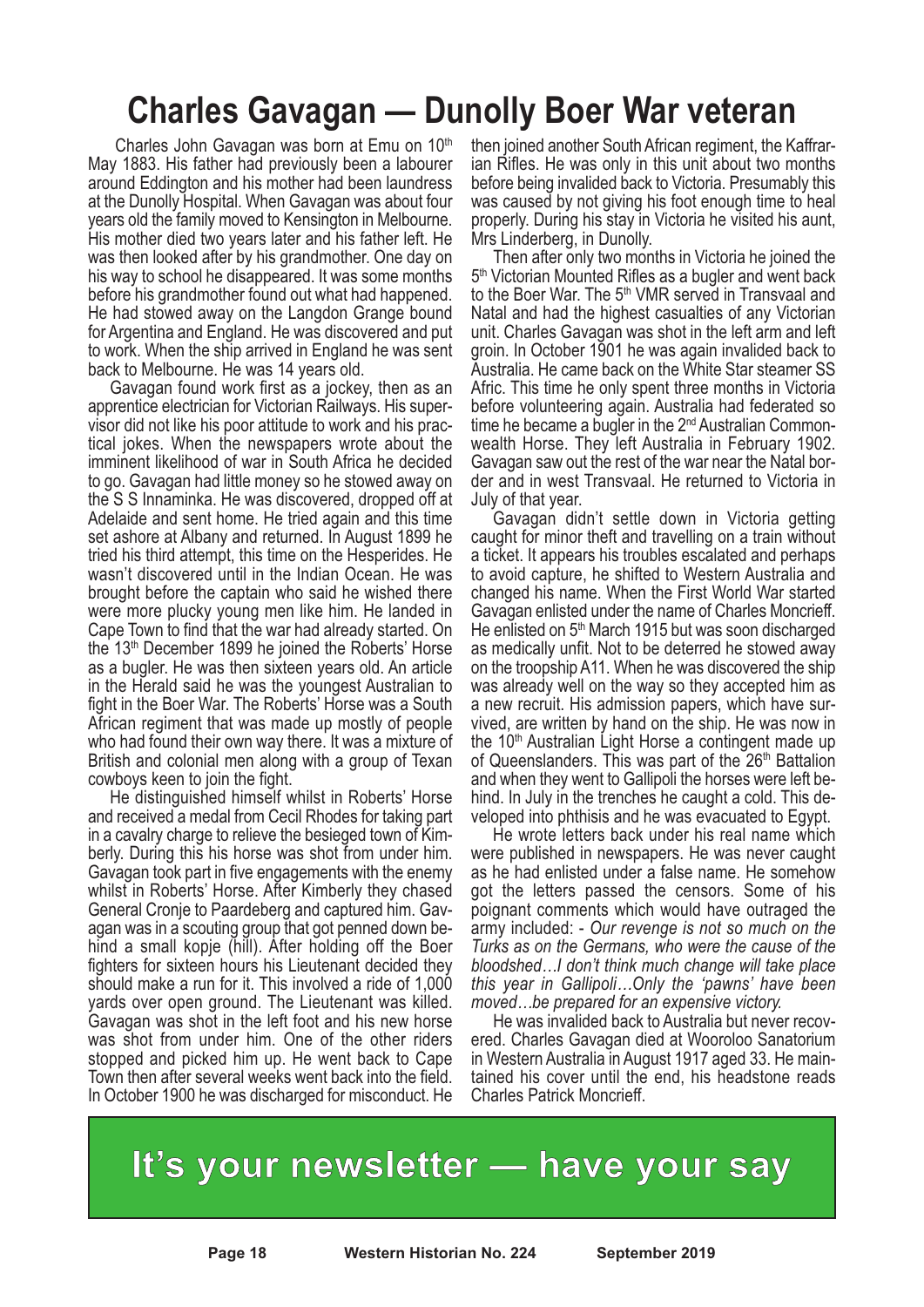### **"Victoria Police Star" awarded to Edward Barnett posthumously**

#### **By Riley Upton**

A police officer who paid the ultimate sacrifice in the line of duty more than <sup>160</sup> years ago has been posthu- mously awarded one of Victoria Police's highest acco- lades – the Victoria Police Star.

At the hight of the Victorian Gold Rush, 9-year old Senior Constable Edward Barnett was shot through the heart on Monday, February 1, 1858 at the White Hills Goldfield near Carisbrook, now known as Havelock.

A special ceremony at his grave at the Carisbrook Cemetery was held yesterday, remembering and honouring Barnett's heroic deeds 161 years and 6 months after his murder.

The Victoria Police Star is awarded in recognition of the service and sacrifice made by Victoria Police employees who are seriously injured or killed in the line of duty, and Bartlett's is now framed and hanging inside the Maryborough Police Station, alongside the accolades of fallen comrades.

The ceremony at the Carisbrook Cemetery was attended by Victoria Police's Acting Police Commissioner Wendy Steendam, a Police Band piper, local police officers, CFAmembers, students from the Carisbrook Primary School, members of Carisbrook Historical Society, government representatives and Shrine Guards.

The Acting Chief Commissioner Steendam said that although Barnett's death occurred more than 161 years ago, the risks faced by police remain.

"Senior Constable Barnett's death clearly had an impact of the local community and no doubt significantly affected his family and colleagues at that time, she said during her speech.

"It's no surprise to anyone that policing can be a challenging career choice. Members see confronting and complex situations every day and they are often put in harms way.

Fortunately, we are better trained today than back in 1858, but we still do have members who are injured in the line of duty."

Acting Chief Commissioner Steendam said while much has changed for Victoria Police over the 161 years since Barnett's death, the organisation's commitment to remembering and honouring fallen members has not dwindled.

She also said having the Victoria Police Star mounted on the wall at the Maryborough Police Station provides a "tangible and important" way for current members to connect and reflect upon Victoria Police's history.

"Senior Constable Barnett took a solemn oath to protect all Victorians and paid the highest price in fulfilling that duty. Over 160 years have passed since his death and it's a true testament to our respect for his service that we are here at his grave site," she said.

"I am honoured to formally recognise Senior Constable Barnett's service and sacrifice by rededicating

his grave and awarding him the Victoria Police Star." Avoca Police Leading Senior Constable Chris Trim- ble and his wife Tanya have <sup>s</sup> pent the past <sup>12</sup> months researching Barnett's murder, and it was Leading Sen- ior Constable Trimble's idea to have the accolade presented posthumously.

Ordinarily presented to a relative when awarded posthumously, Leading Constable Trimble said no rel- atives have been found. "I've been looking forward to having the Star hung

in the Maryborough Police Station, it's been a long process but it's completed, it's certainly satisfying," he said.

"There are other members on the wall inside, we call it our memorial wall, and it's good to have Edward in- cluded in that. Police working here today can now stop and have read to now what happened <sup>161</sup> years ago. "Nobody looks after us in the most crucial times as

well as we do and 161 years and six months later, that should not change." Barnett's Victoria Police Star now hangs alongside

Senior Constable Maurice Moore's, an officer who was shot dead by an offender in Maryborough in 1986. Leading Constable Trimble, who was present on the

night Moore was shot, said having Barnett remembered

with a Victoria Police Star is close to home.<br>"It's kind of a replication of what I've lived through,<br>but it's 161 years ago," he said.<br>"Despite 12 months of my research, we're (Victoria

Police) still the only family of Edward Barnett that we could find."

On the night he was shot, Barnett was attempting to arrest William Brook, who had just murdered restau- rateur Charles Lopez during an attempted robbery. Fleeing the scene, Brook opened fire on Barnett with a bullet fatally striking him in the heart.

Brook was later arrested and died of injuries sustained during the robbery. A crowd of 1500 miners assembled later that day and 'undesirable elements' became the target of their vengeance following the deaths of Barnett and Lopez.

**from the Maryborough Advertiser Friday August 2, 2019.**

### **Have you an interesting story to tell.**

**Contact editor on robinparker81@hotmail.com**